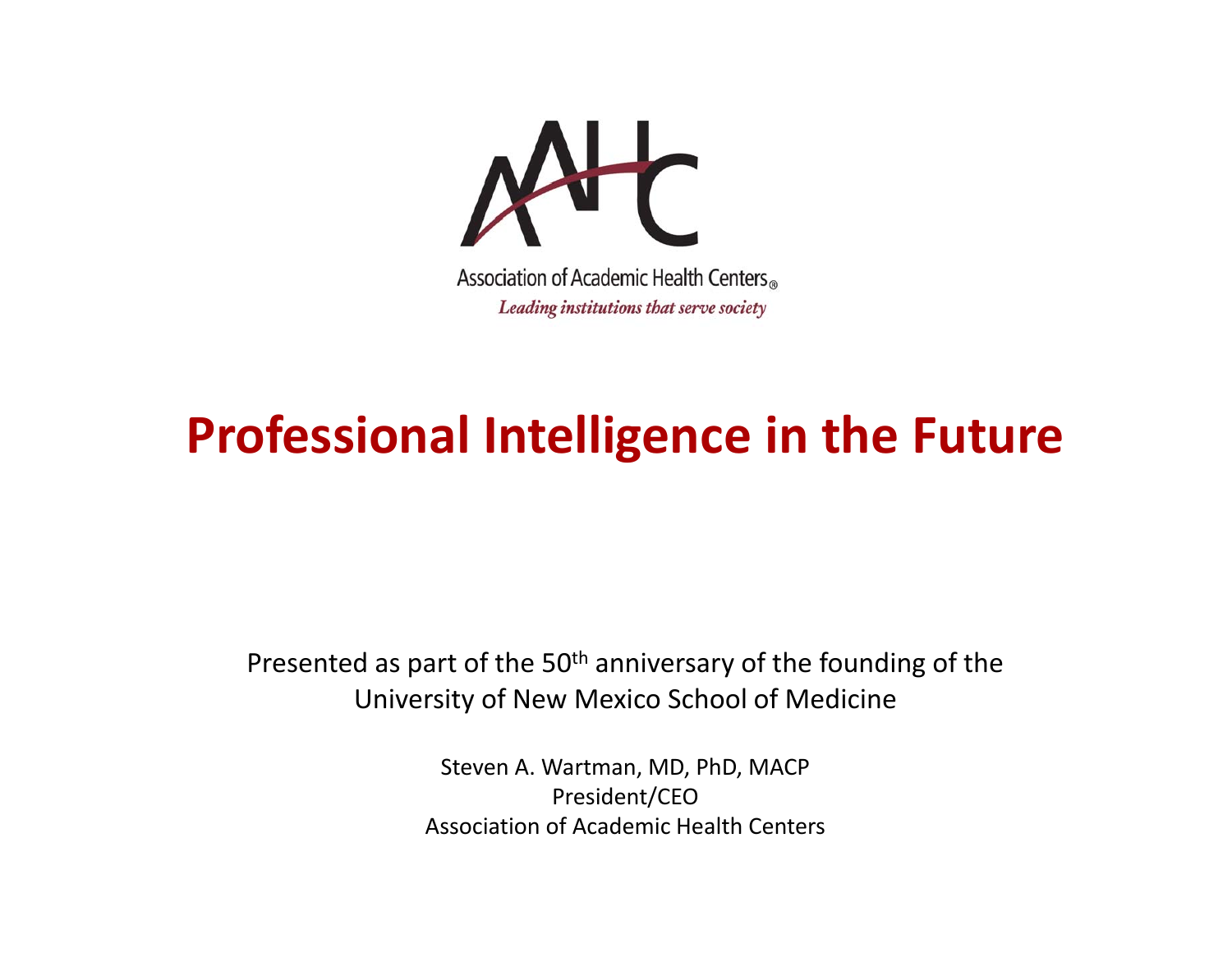#### **Question**

• "Will smart machines replace humans like the internal combustion engine replaced horses?"1

1. http://www.esquire.com/lifestyle/a34630/viv‐artificial‐intelligence‐0515/

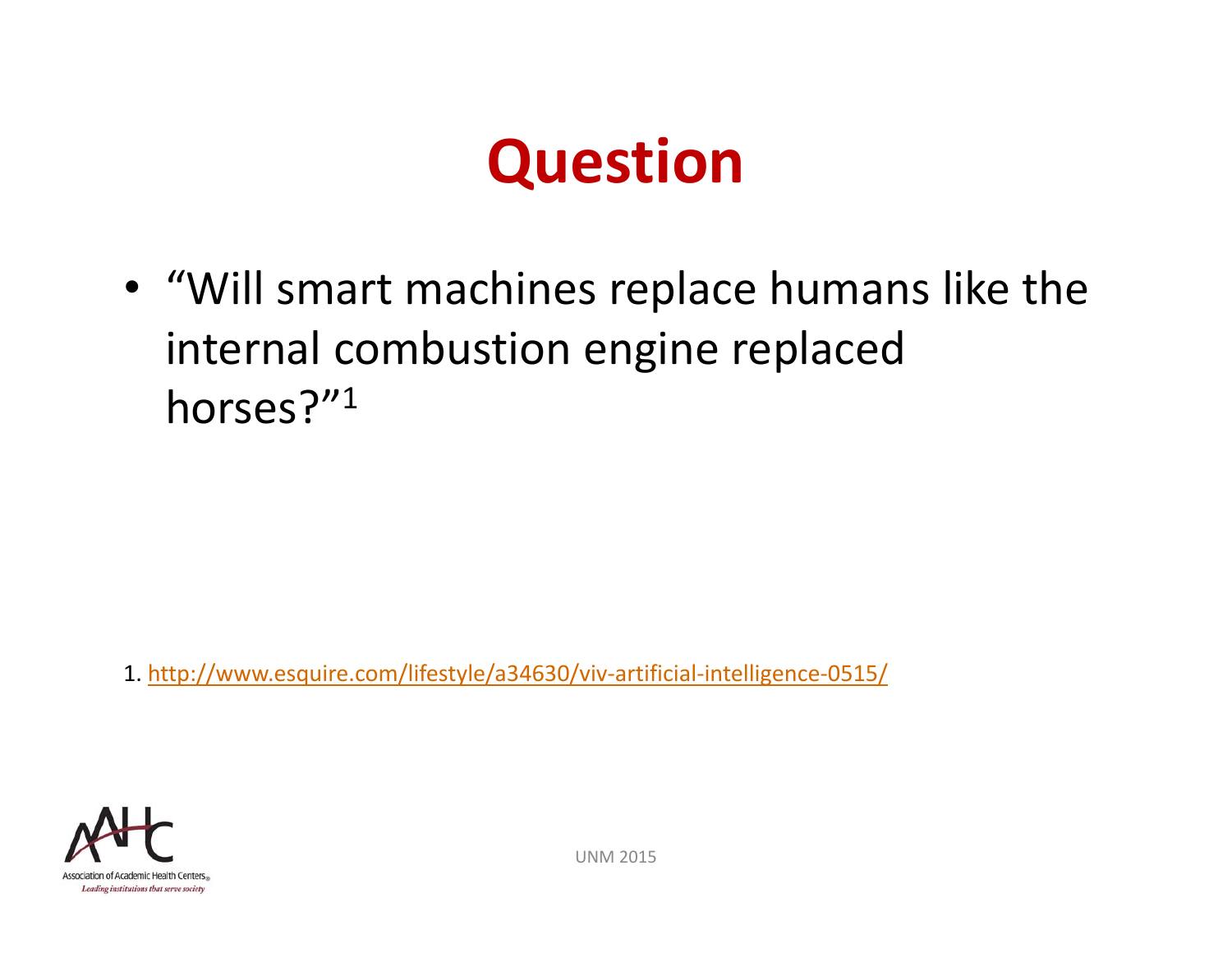#### **Robots trending in healthcare ‐ Examples ‐**

- Dispensing meds: robot pharmacists
- Administering cancer treatments: Nano robots
- Diagnosing diseases: pap smear screening
- Caring for the elderly: 24 hour live‐in robots
- Surgical robots are now a billion dollar industry in a growing range of medical specialties

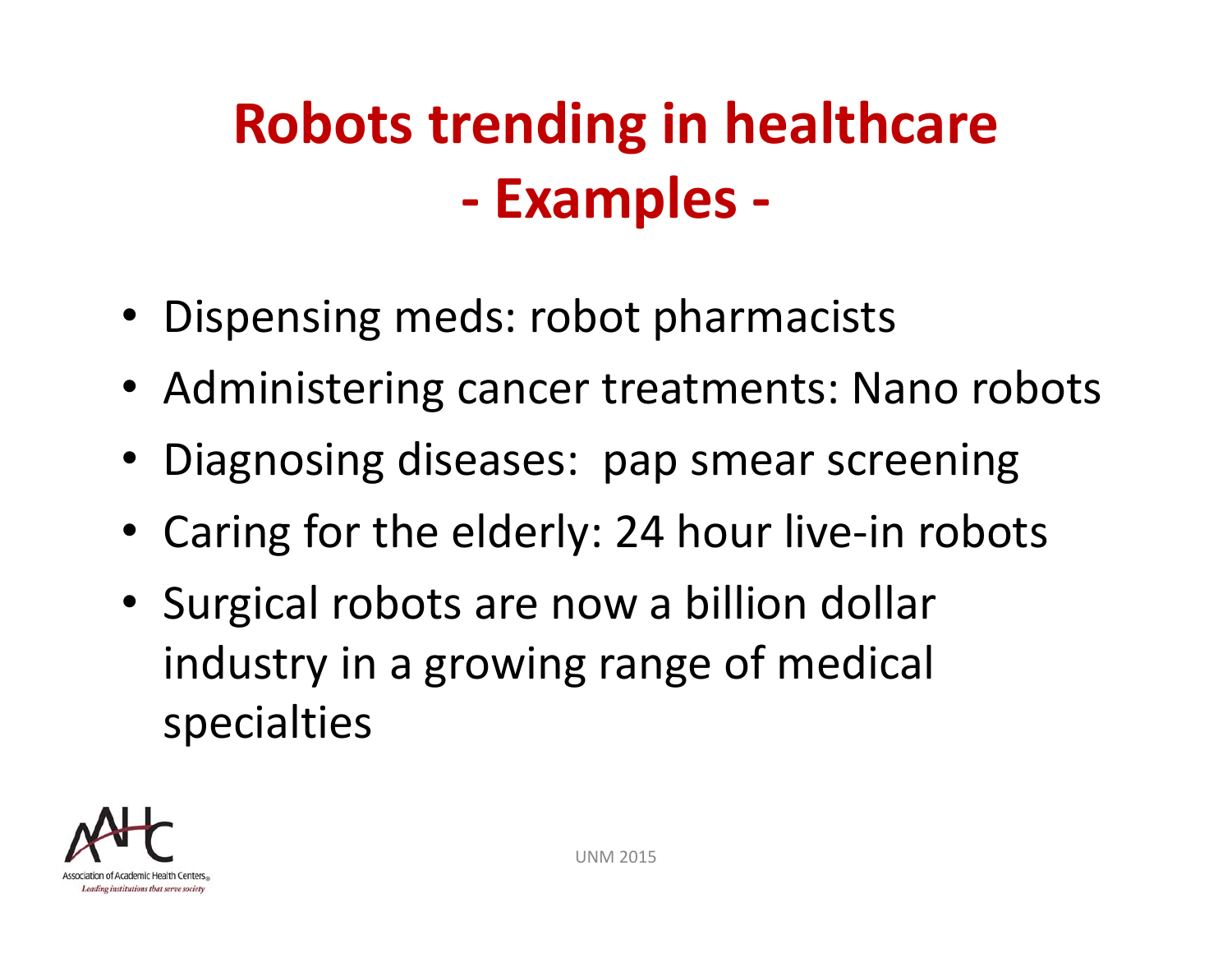## **The rise of smart machines**

• The market for the mixture of intelligent algorithms and robots is growing seven times faster that traditional manufacturing robots $^1$ 

1. Business Insider, February 2015

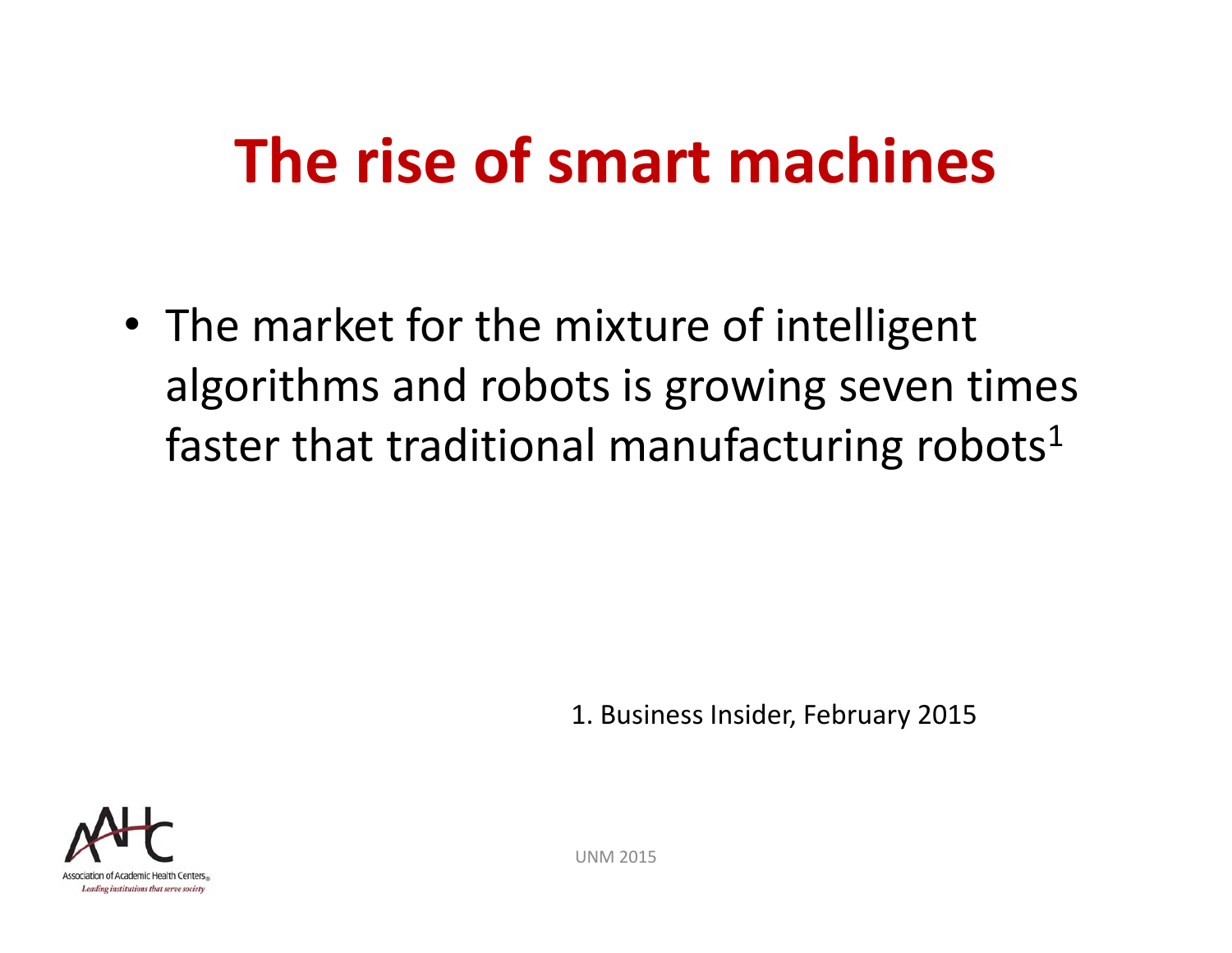#### **Some definitions**

•• Medicine

> –The art or science of restoring or preserving health

- Machine
	- – A system or device, such as a computer, that performs or assists in the performance of a human task

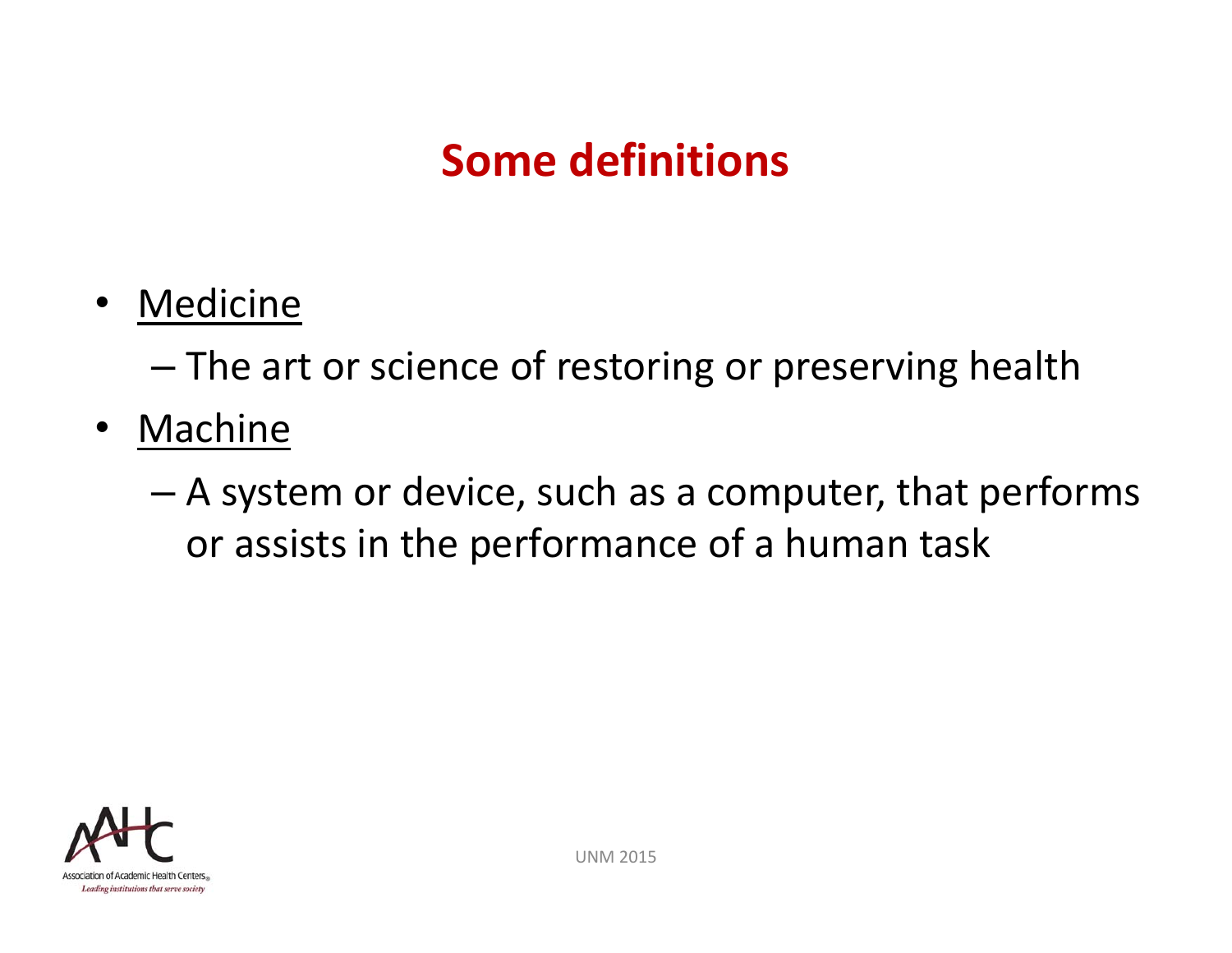#### **A deep perspective regarding all aspects of healthcare must include the intersection of:**



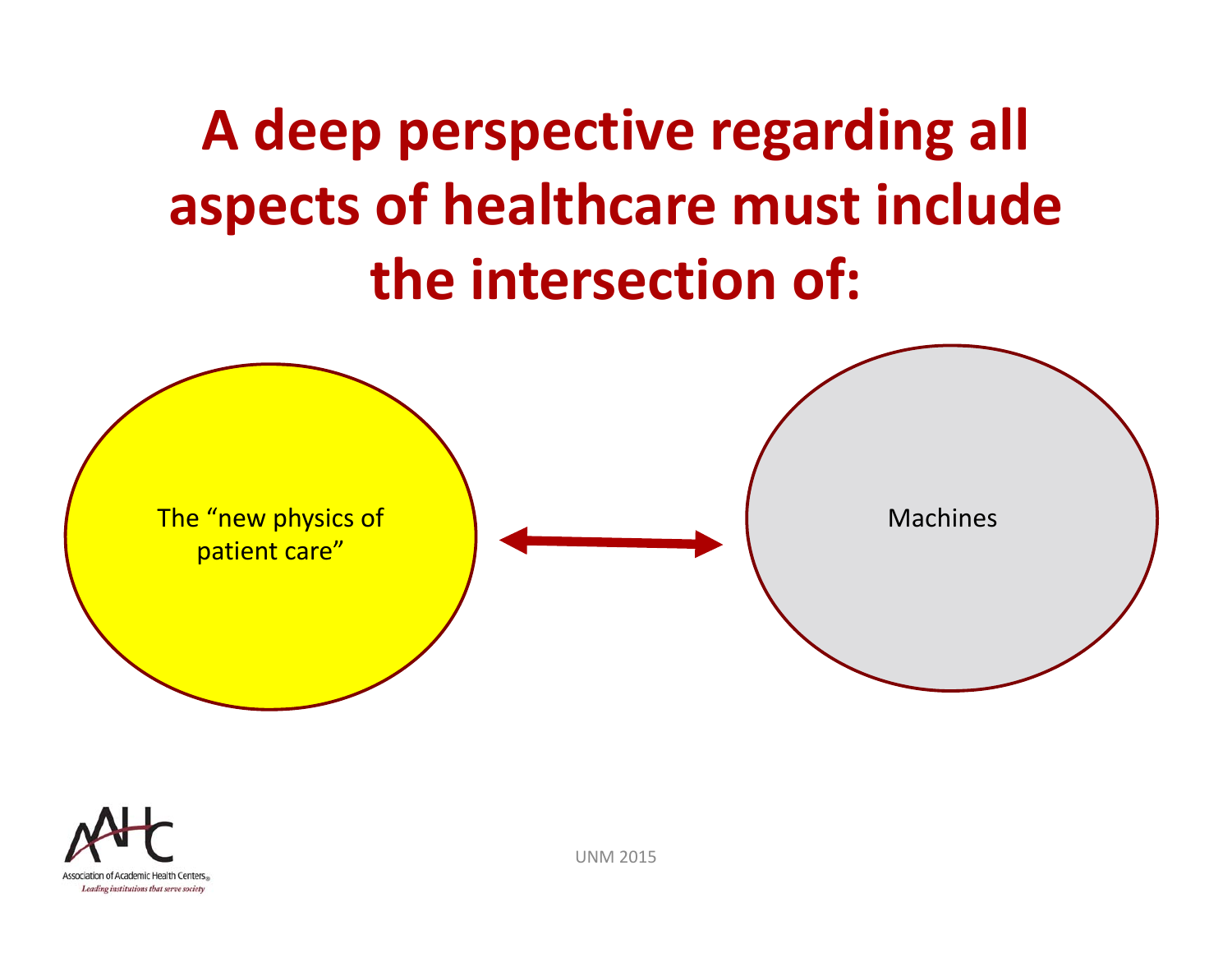#### **The extent and nature of the overlap is unknown**



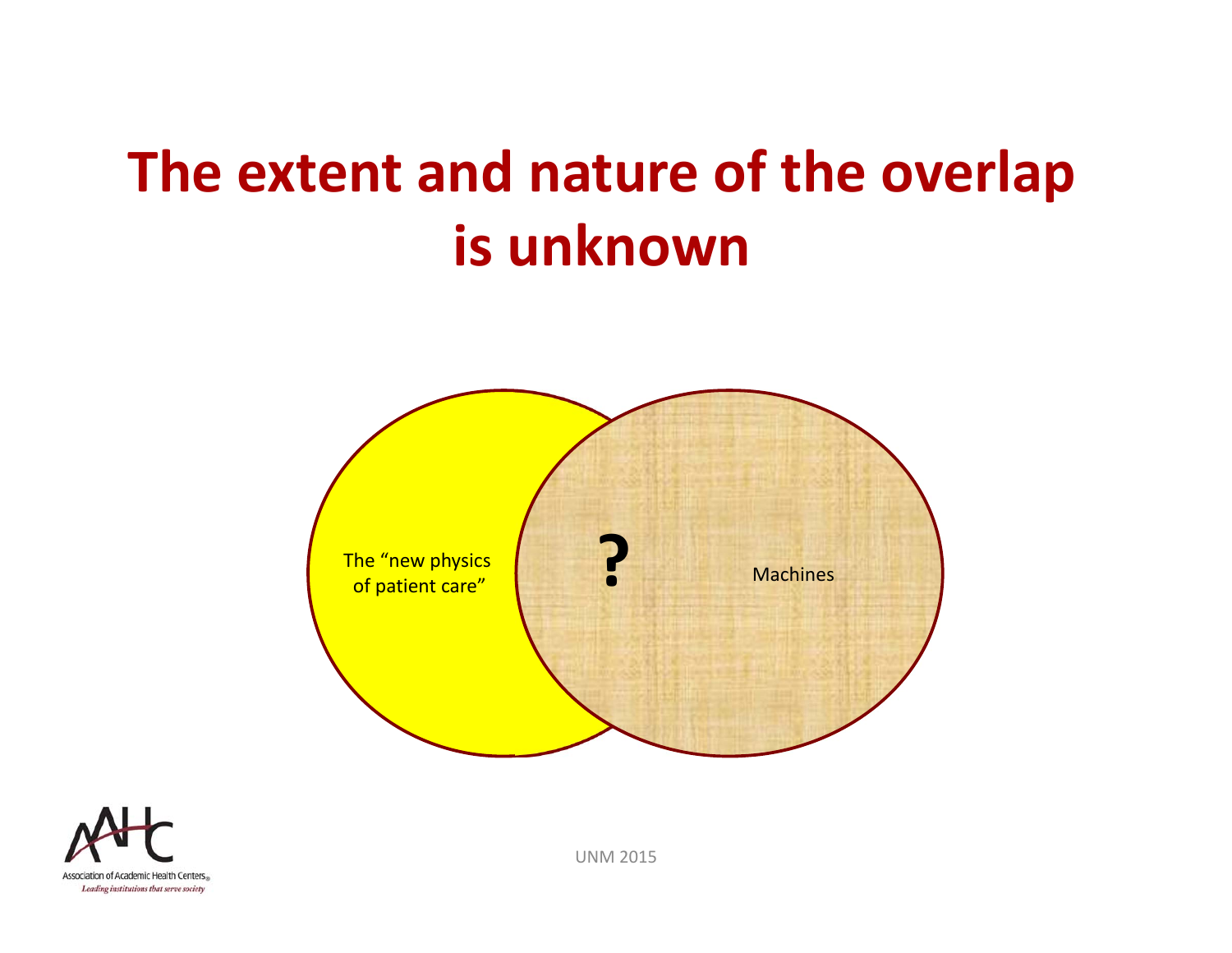# **Machines are busy disrupting our conventional thinking about:**

- Healthcare workforce projections
- Education of healthcare professionals
- Biomedical and clinical research
- Patient care

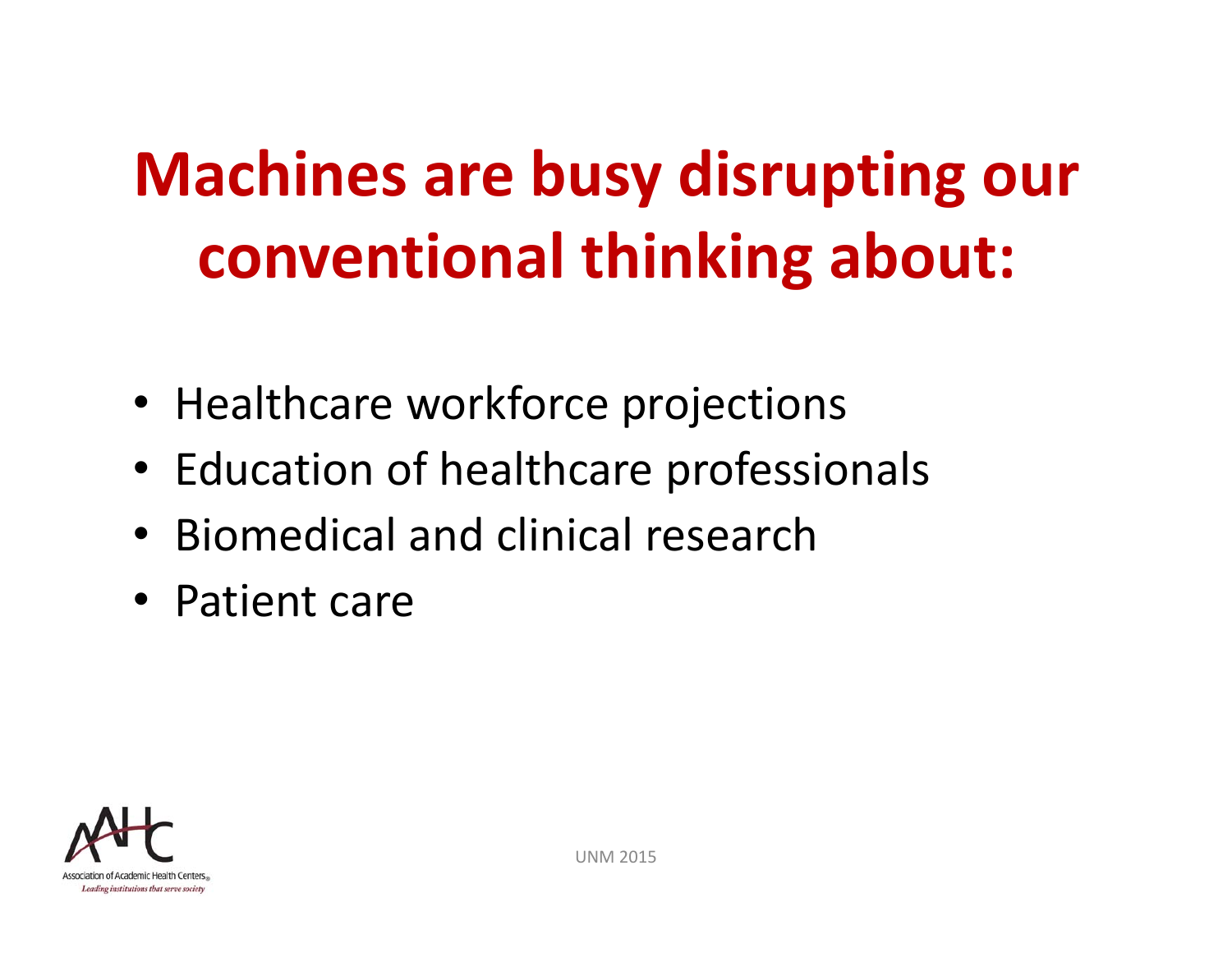# **Healthcare workforce projections?**

- "Simply adding more doctors to the current mix is not a thoughtful solution to workforce challenges." 1
- "It is not possible to determine the future shape of health care delivery and to project the workforce needed"<sup>2</sup>
- 1. From Pizzo et al. The Future of Graduate Medical Education: Is There a Path Forward? Chapter 11 in *The Transformation of Academic Health Centers*, Elsevier, May 2015
- 2. Nasca and Thomas. Medicine in 2015: Selected insights form ACGME's scenario planning. *J Grad Med Ed*, March 2015: 139‐142

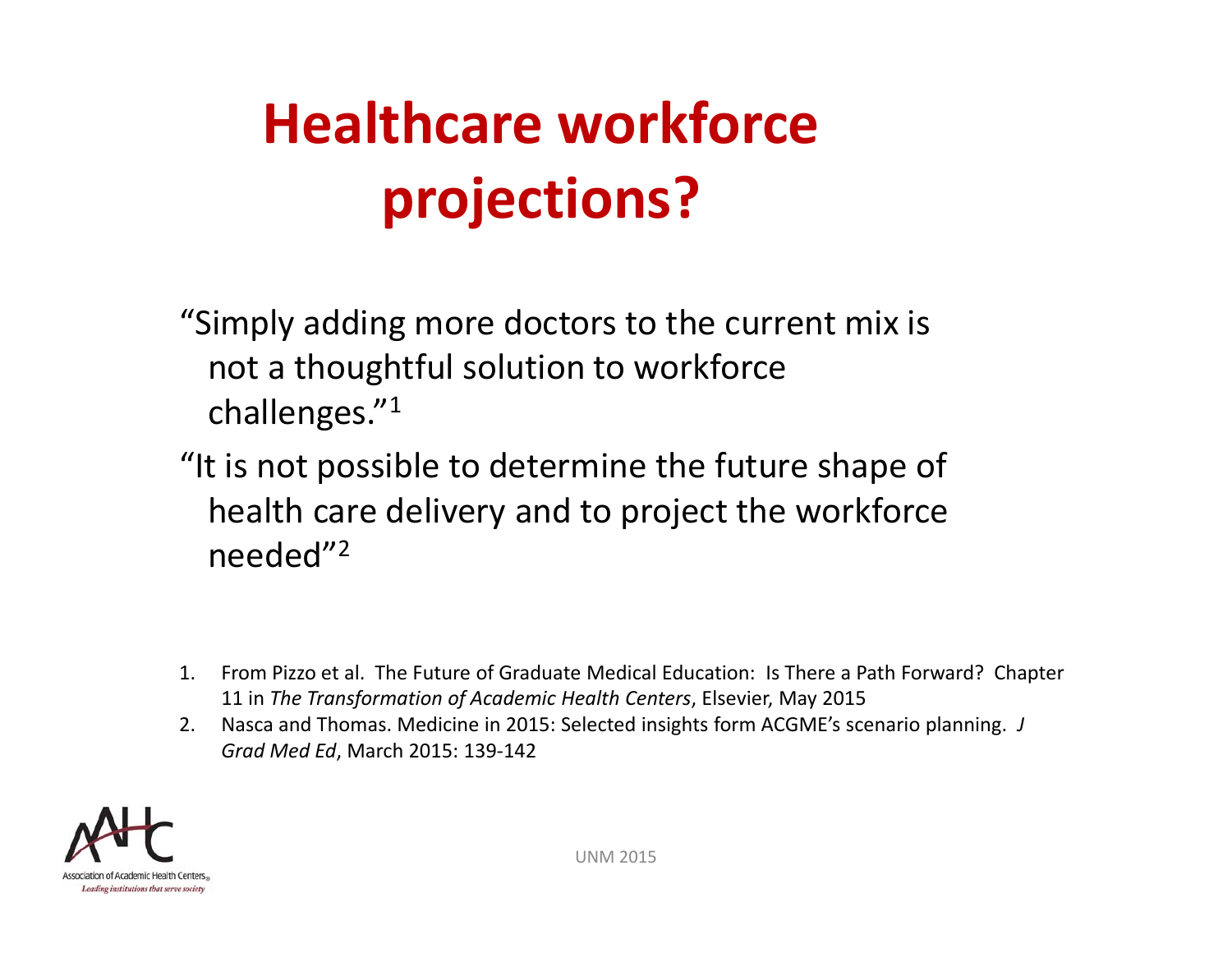# **Health professions education**

- Electronic/digitized education platforms
	- –Who will be teaching what? And how?
	- – (Contrast the electronic skills of students with that of the faculty)
	- – What will be the impact on interprofessional (team) education?

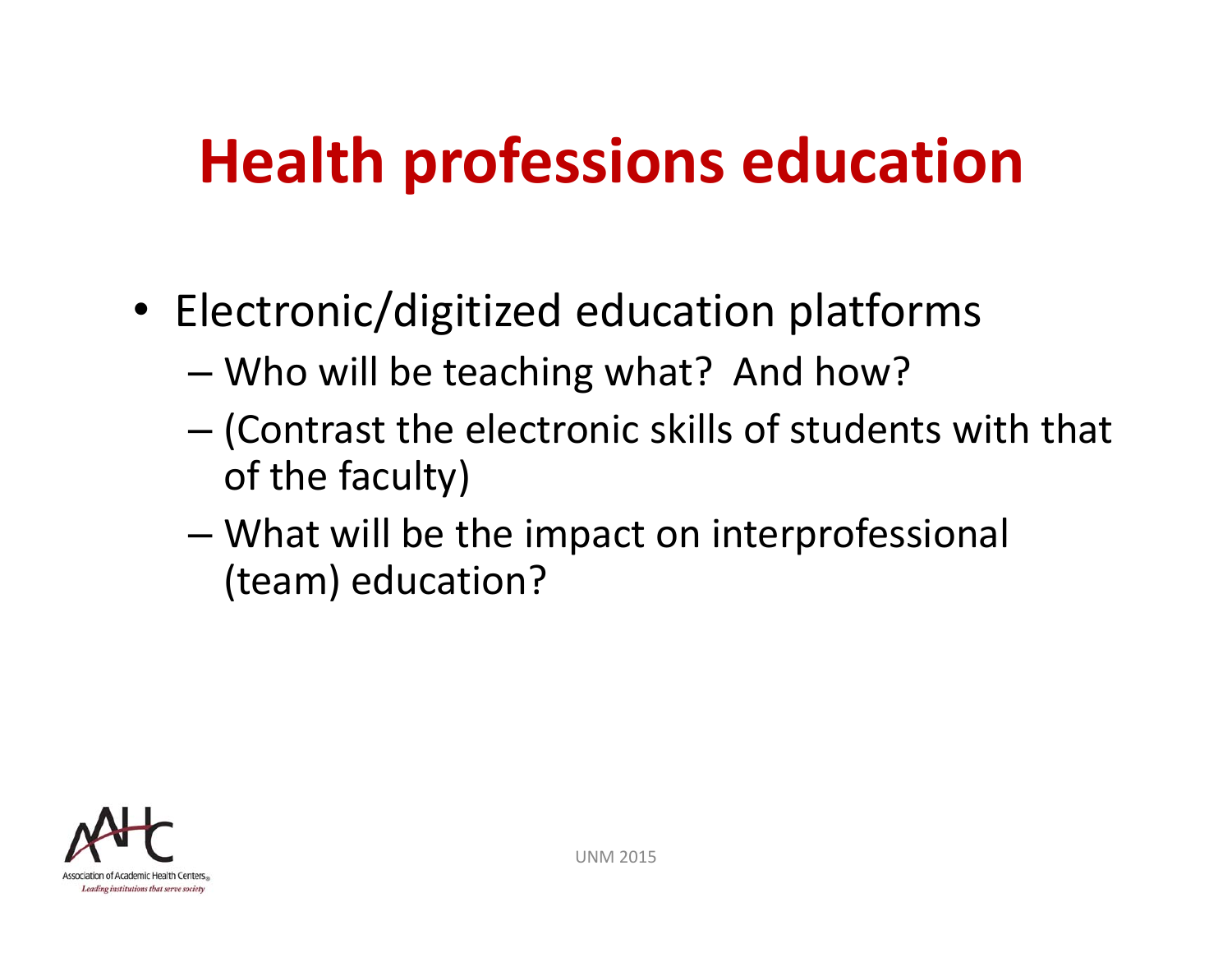#### **Biomedical research disruption**

- Rise of "Team Science"
- Management of huge data sets
- Democratization of information
	- Crowd-sourcing
	- What constitutes a clinical trial?
	- –Ultimately, who "controls" research?

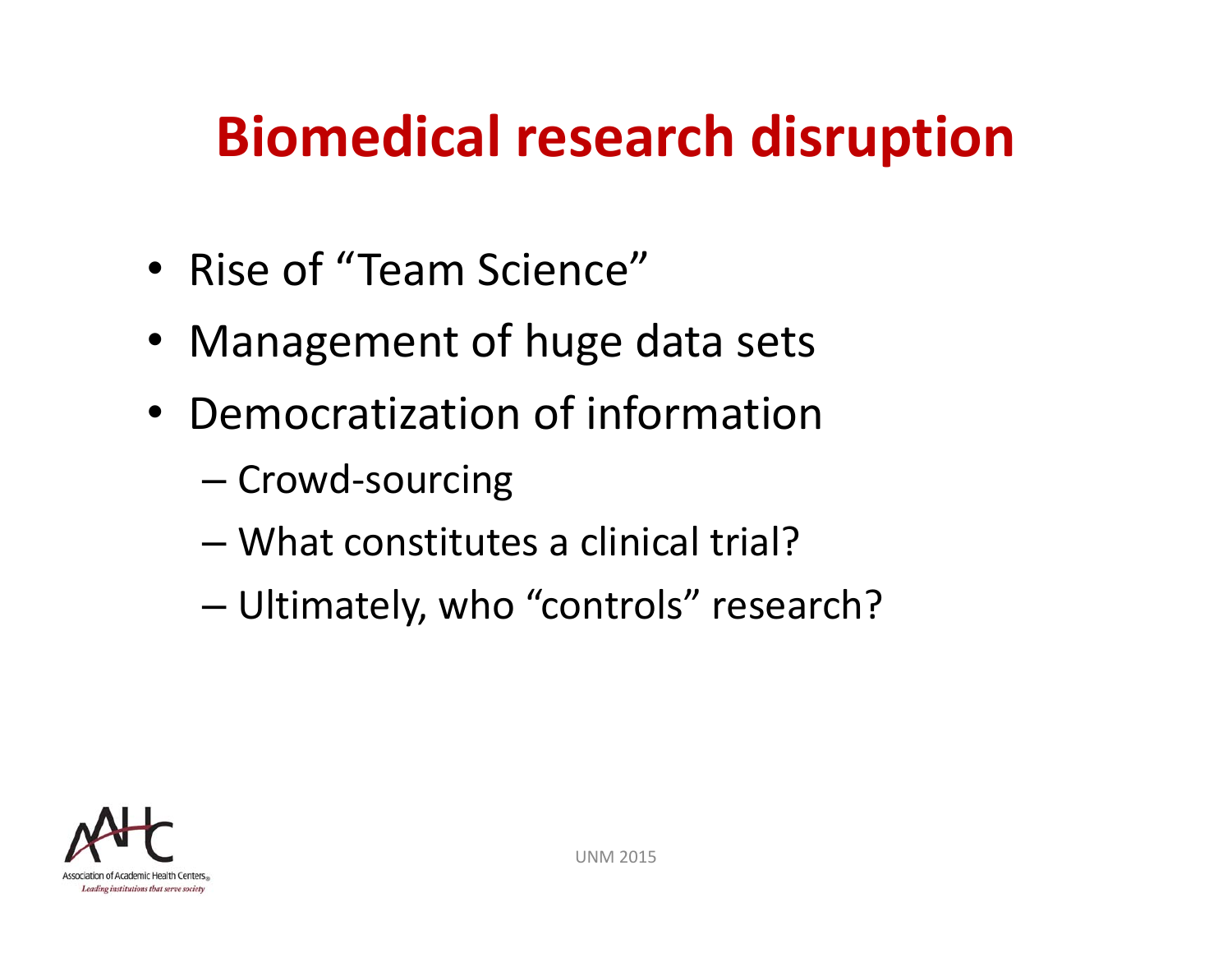#### **Healthcare in the Future**



Association of Academic Health Centers, Leading institutions that serve society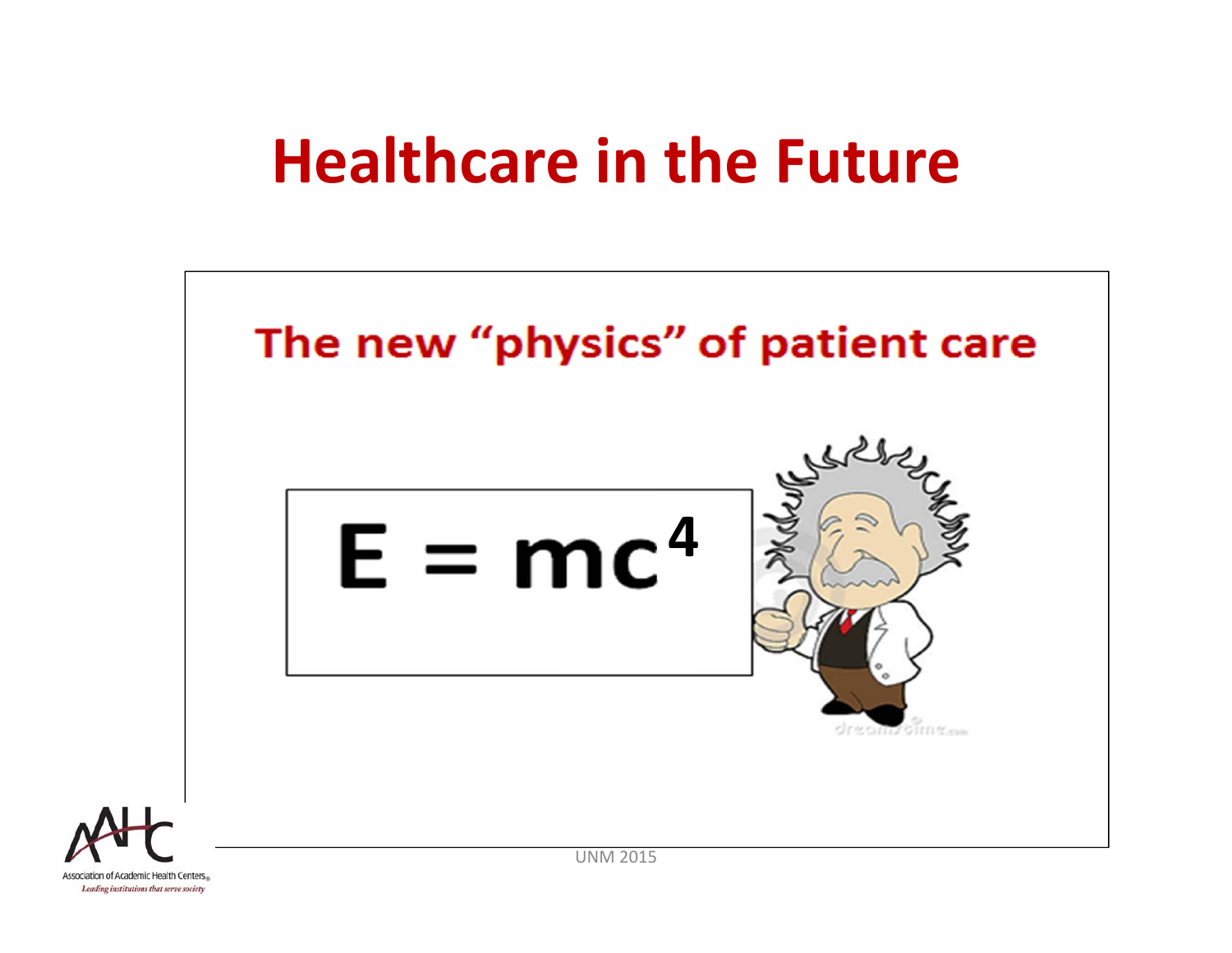# $E = mc^4$

The Emerging model of healthcare<sup>a</sup>, where:

- $\triangleright$  m = the population, both individually and collectively
- $\geqslant c^4$  =
	- $c<sup>1</sup>$  = care anywhere
	- $c^2$  = care in teams
	- $c<sup>3</sup>$  = care by large data sets
	- $c<sup>4</sup>$  = care by machines



a. Inspired by Eric Dishman's Ted Talk at http://www.ted.com/talks/eric\_dishman\_health\_care\_should\_be\_a\_team\_sport.htm.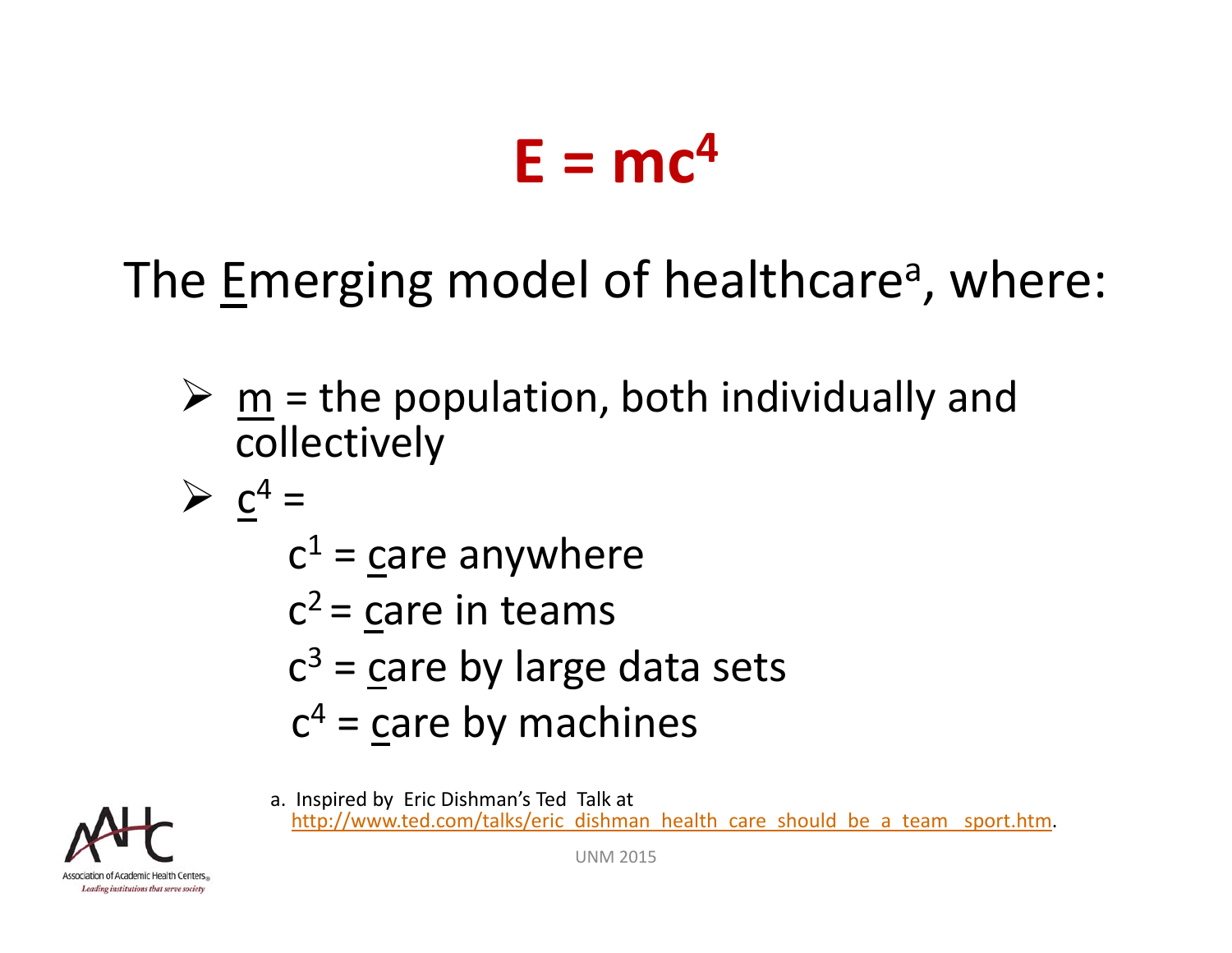#### **Care anywhere (c 1 )**

- Technology is moving with and inside the patient's body, wherever the patient may be
- Large, fixed infrastructures are necessary, but could be configured differently
- Consumers want convenience and one-stop shopping

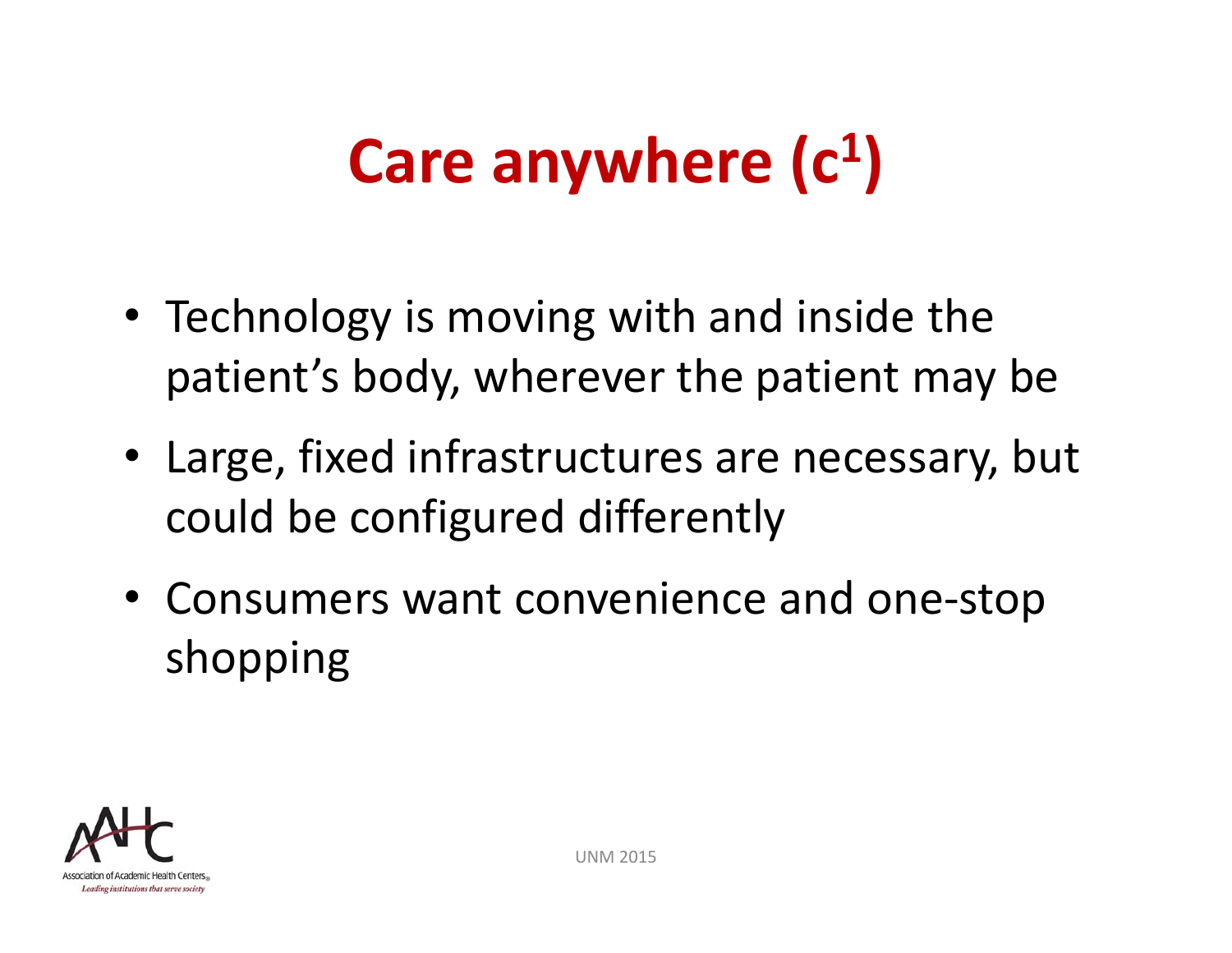#### **Care in teams (c 2 )**

- The sacrosanct one-to-one doctor patient relationship is being replaced by relationships with multiple health professionals
- Figuring out how to gain the most value from team care is key
- Reimbursement must be supportive
- Scope of practice needs careful re-design

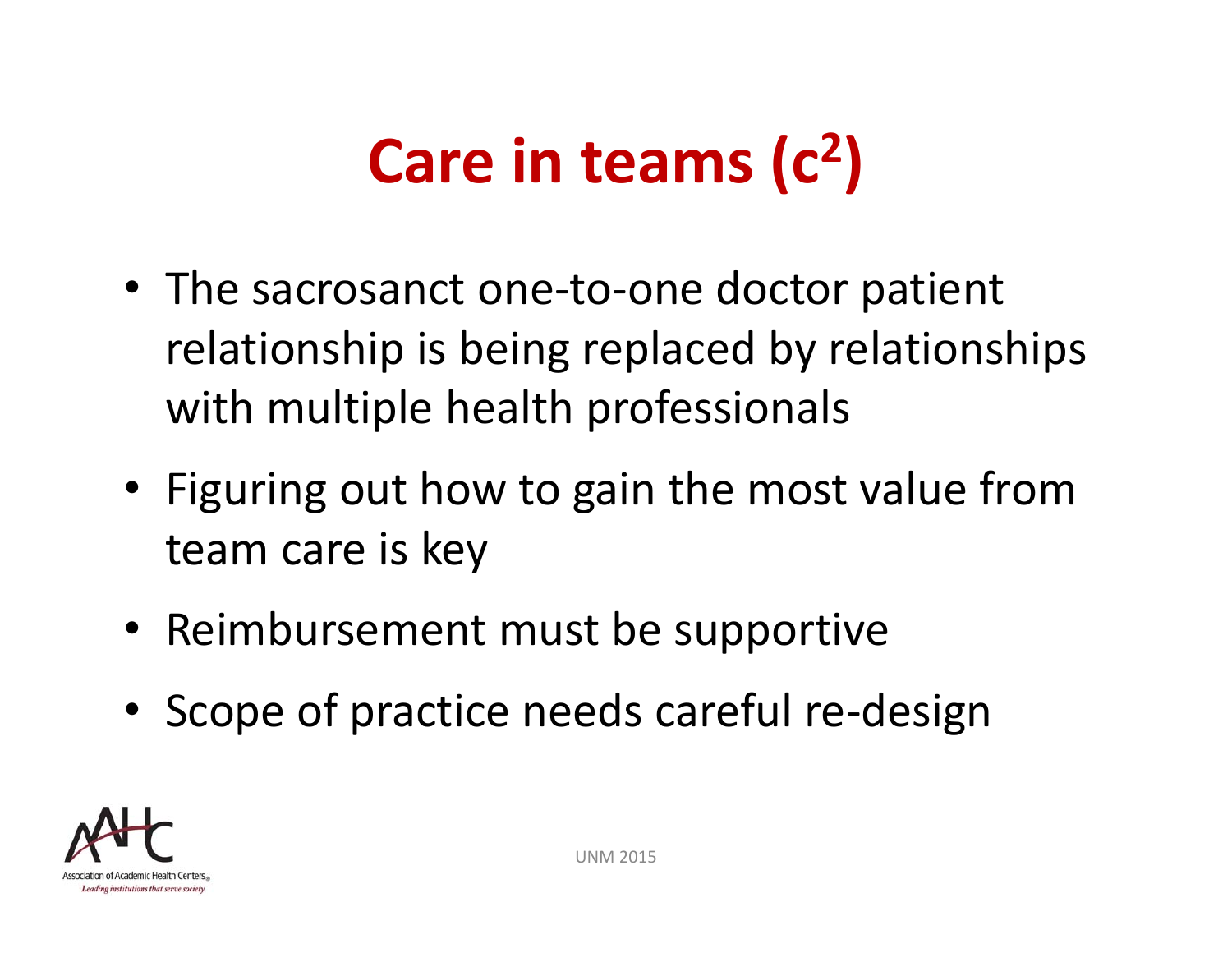#### **Care in large data sets (c 3 )**

- Collections of huge meta-data sets are becoming standard for patients, eventually leading to continuous monitoring
- A new interpretive and functional infrastructure is required to manage this data
- Locus of decision‐making is shifting

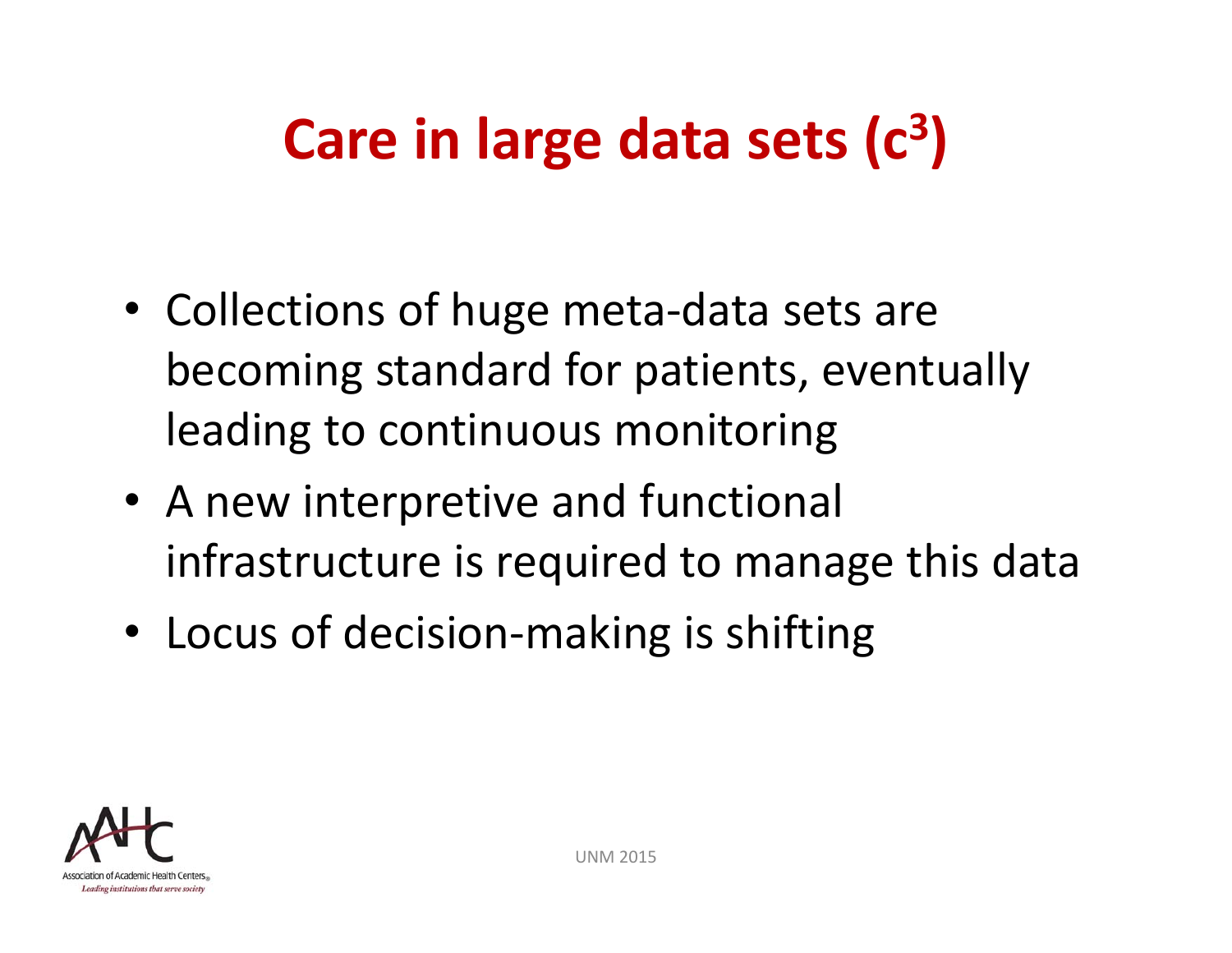#### **Care by machines (c 4 )**

- Machines can out-perform humans in many tasks (surgery, data storage and recall)
	- – They don't have to be perfect, but just make less mistakes than humans
- Machines' abilities don't decline with age
	- – $-$  They can be updated
- Machines don't get tired

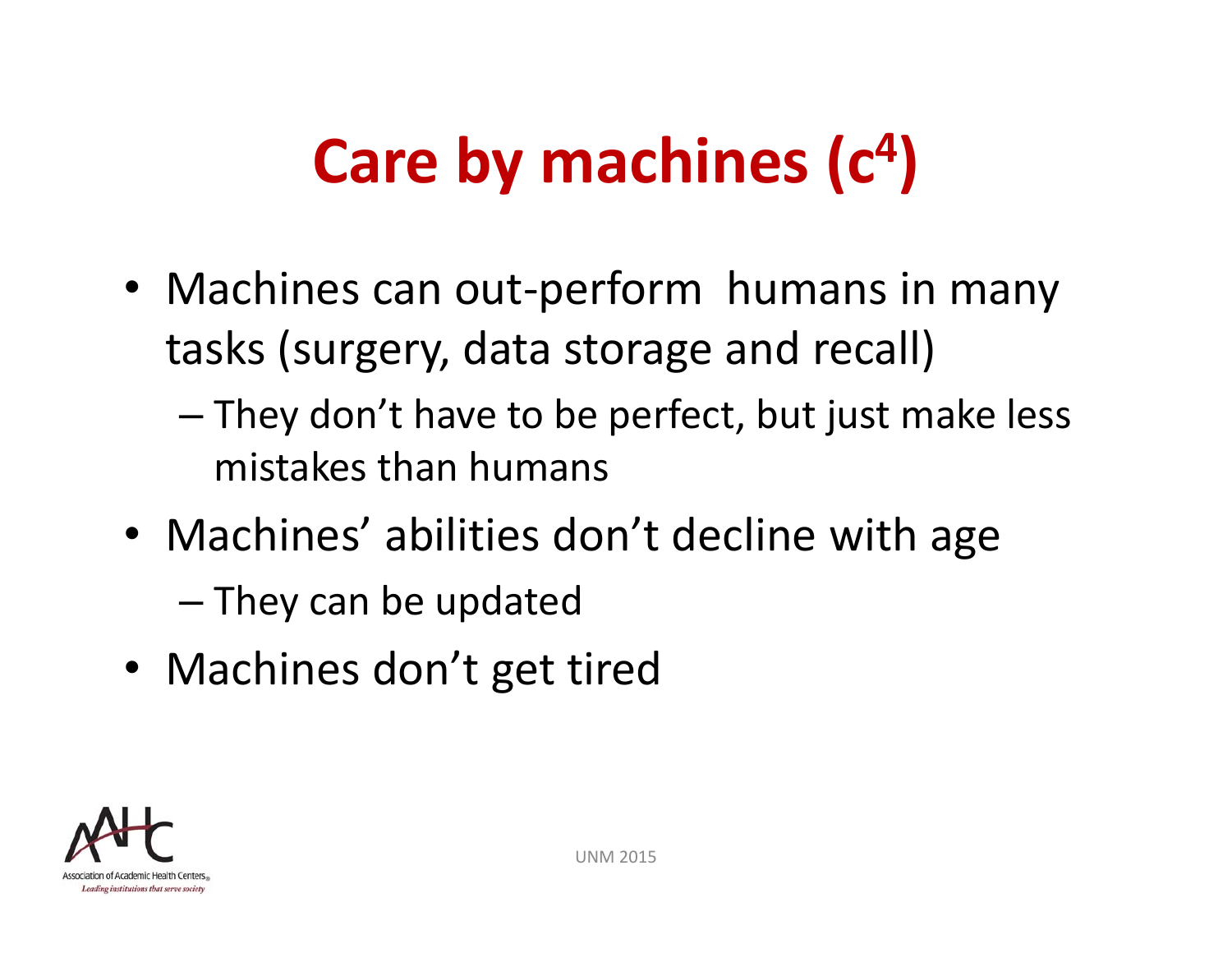## **How will humans and machines interact?**

- No human can effectively process the exploding volume of medical knowledge and data
- Machines will know more and be able to perform more tasks than care givers
- Devices out‐perform human capacity in both the cognitive and physical senses
- But what about the personal, caring relationship?

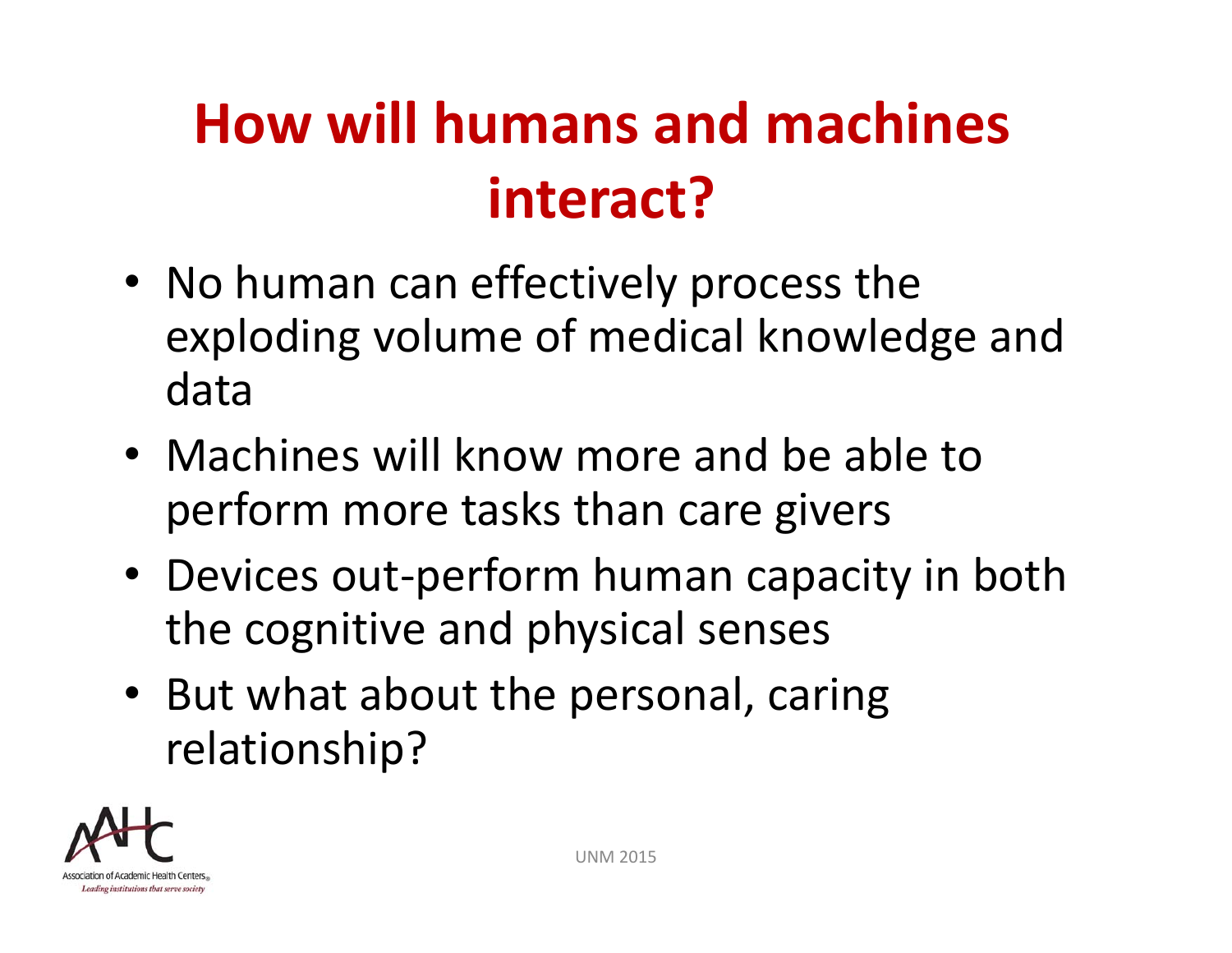## **The hard questions:**

- Are humans capable of developing deep emotional attachments to machines?
- Are machines capable of developing deep emotional attachments to humans?

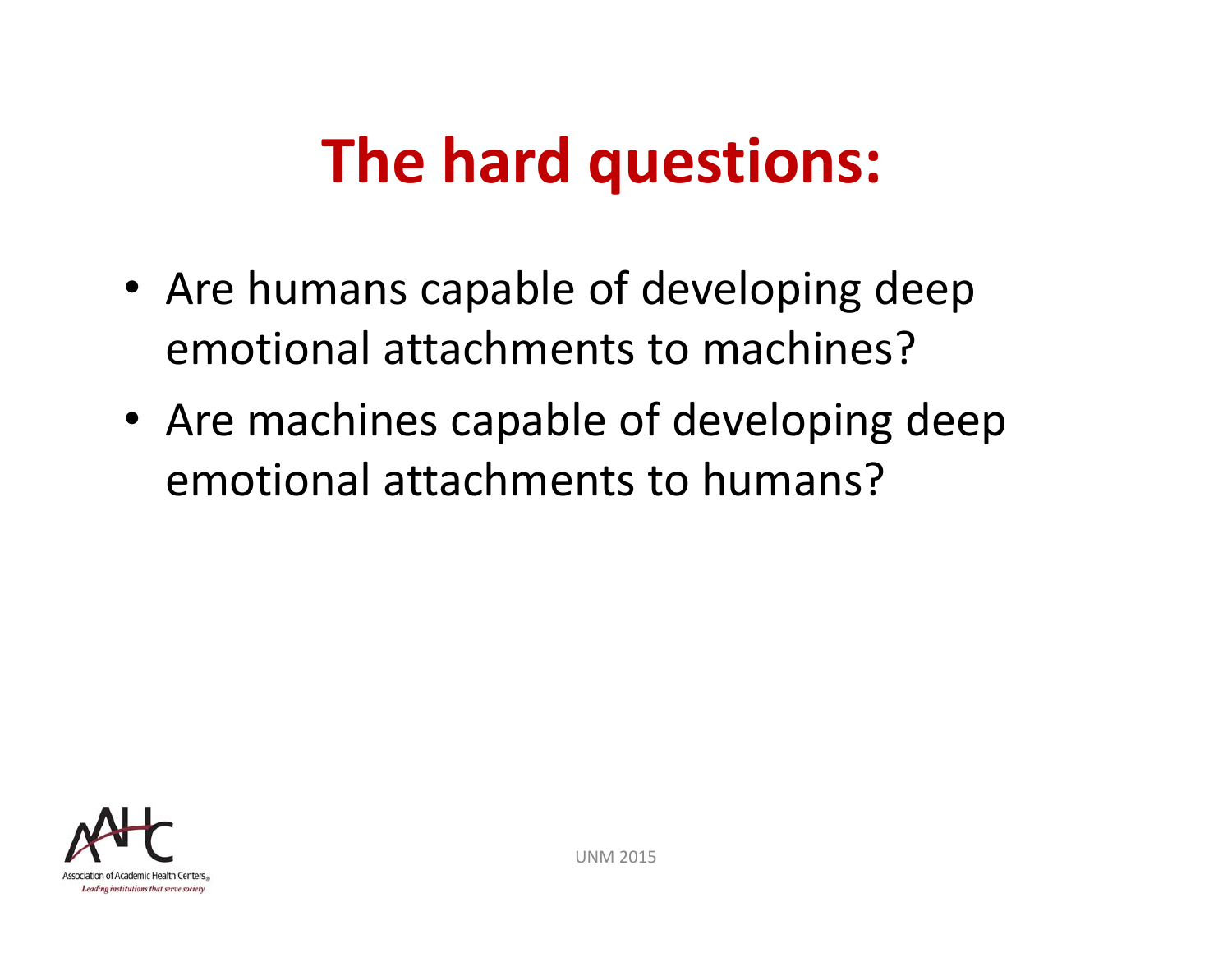#### **One futurist's view**

"There will be no distinction…between human and machine or between physical and virtual reality."

‐ Ray Kurzweil, *The Singularity is Near*, Penguin Books, 2005, p 9

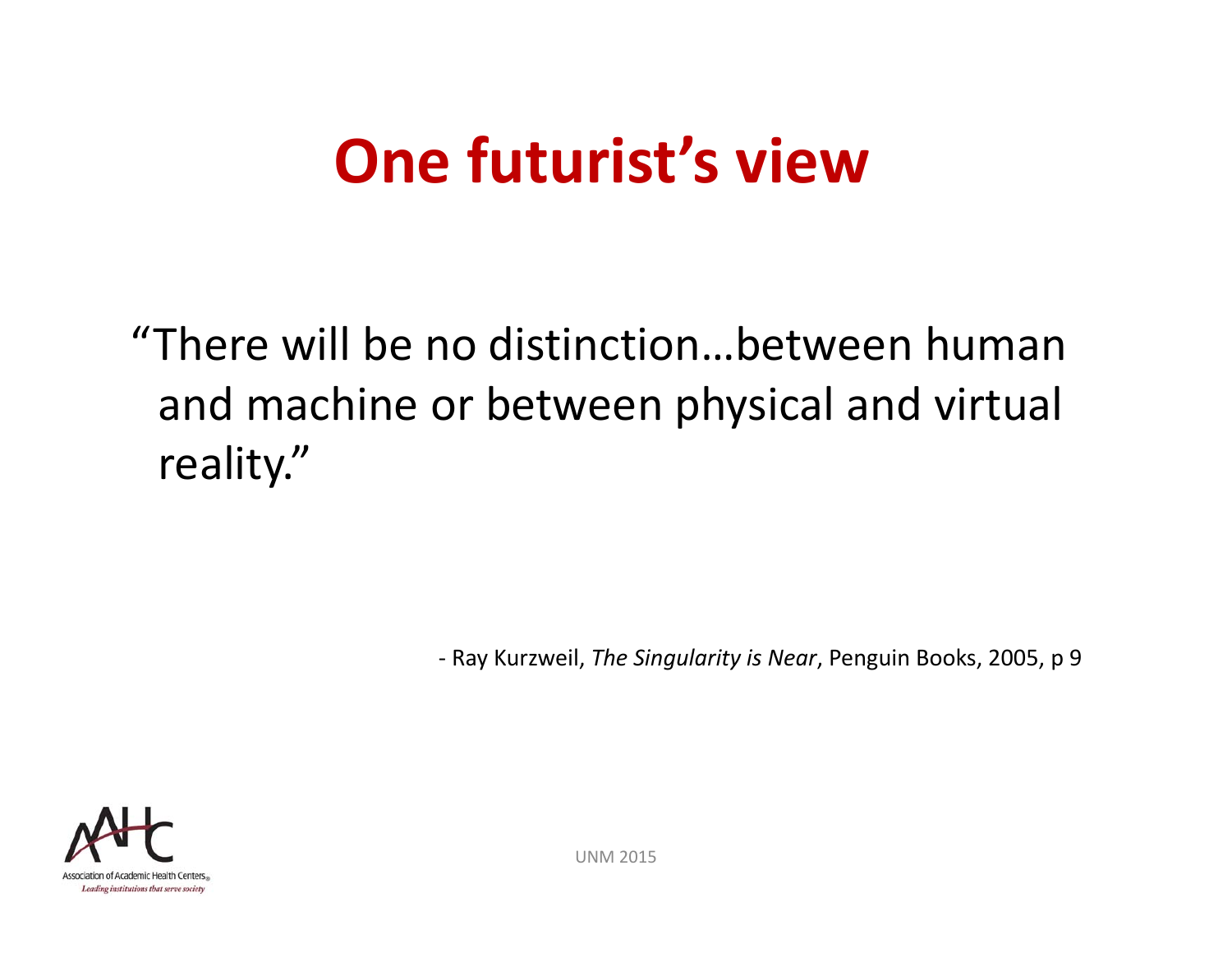#### **What does Hollywood tell us about this?**

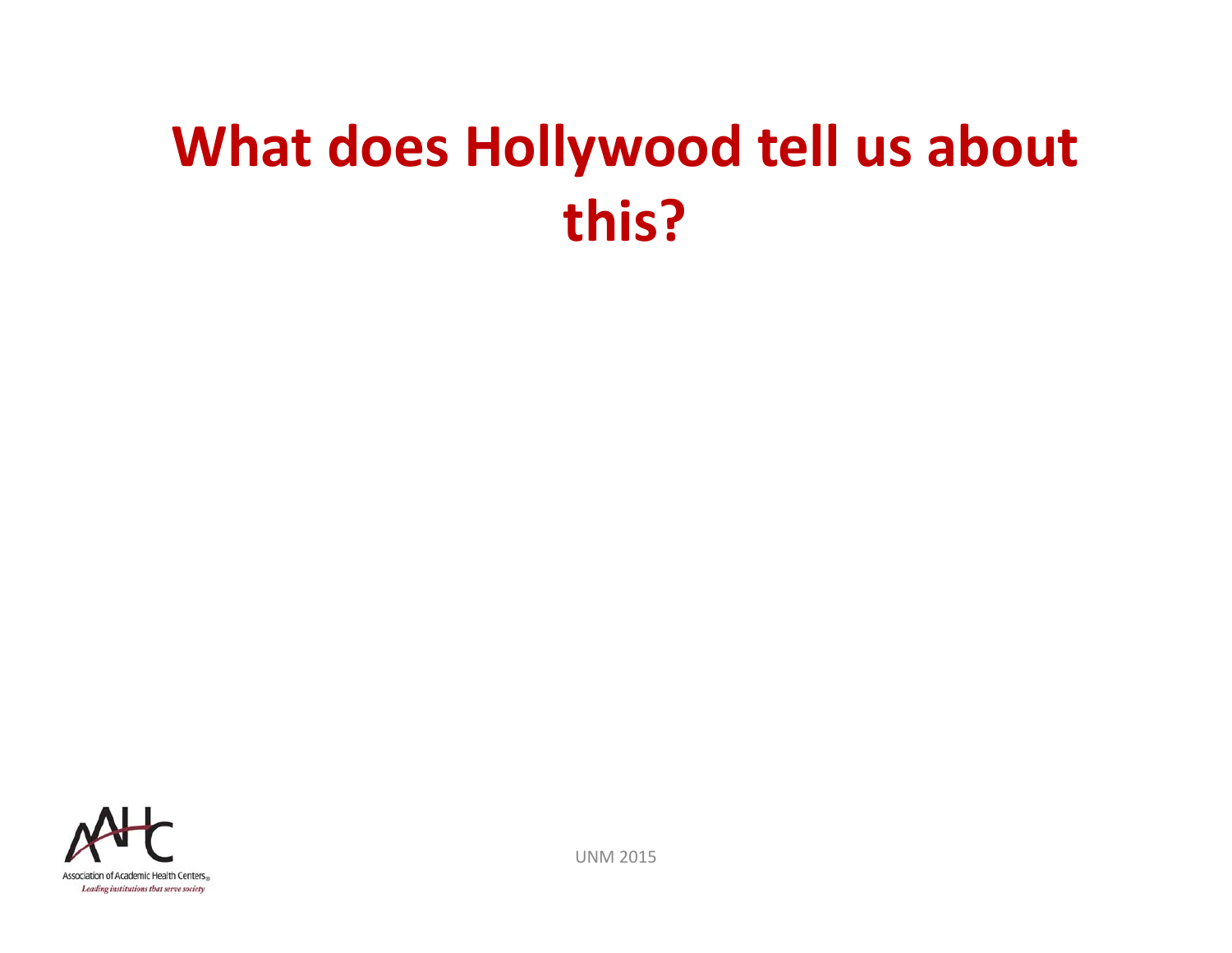#### **We can dance with them**

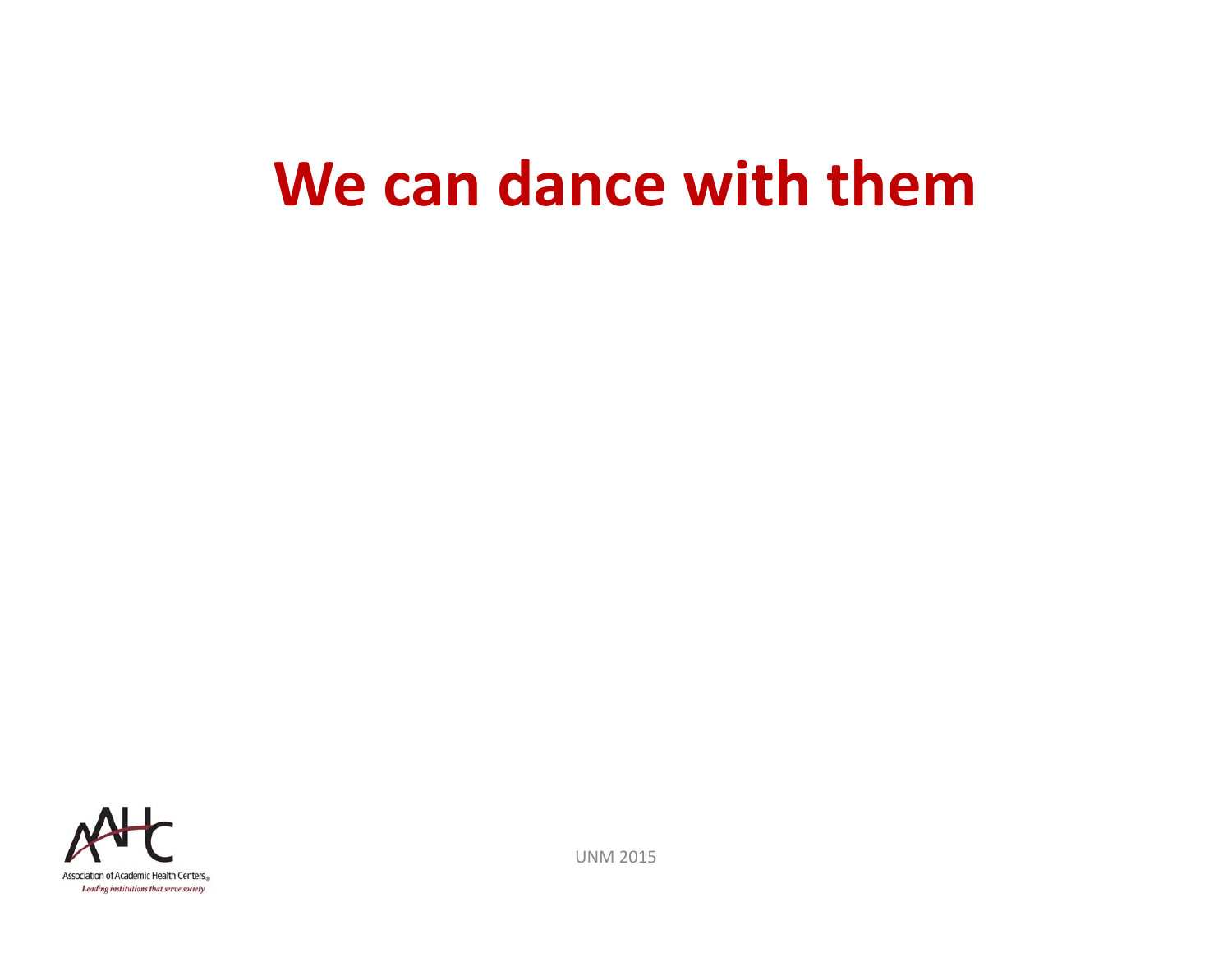## **Emotionality**

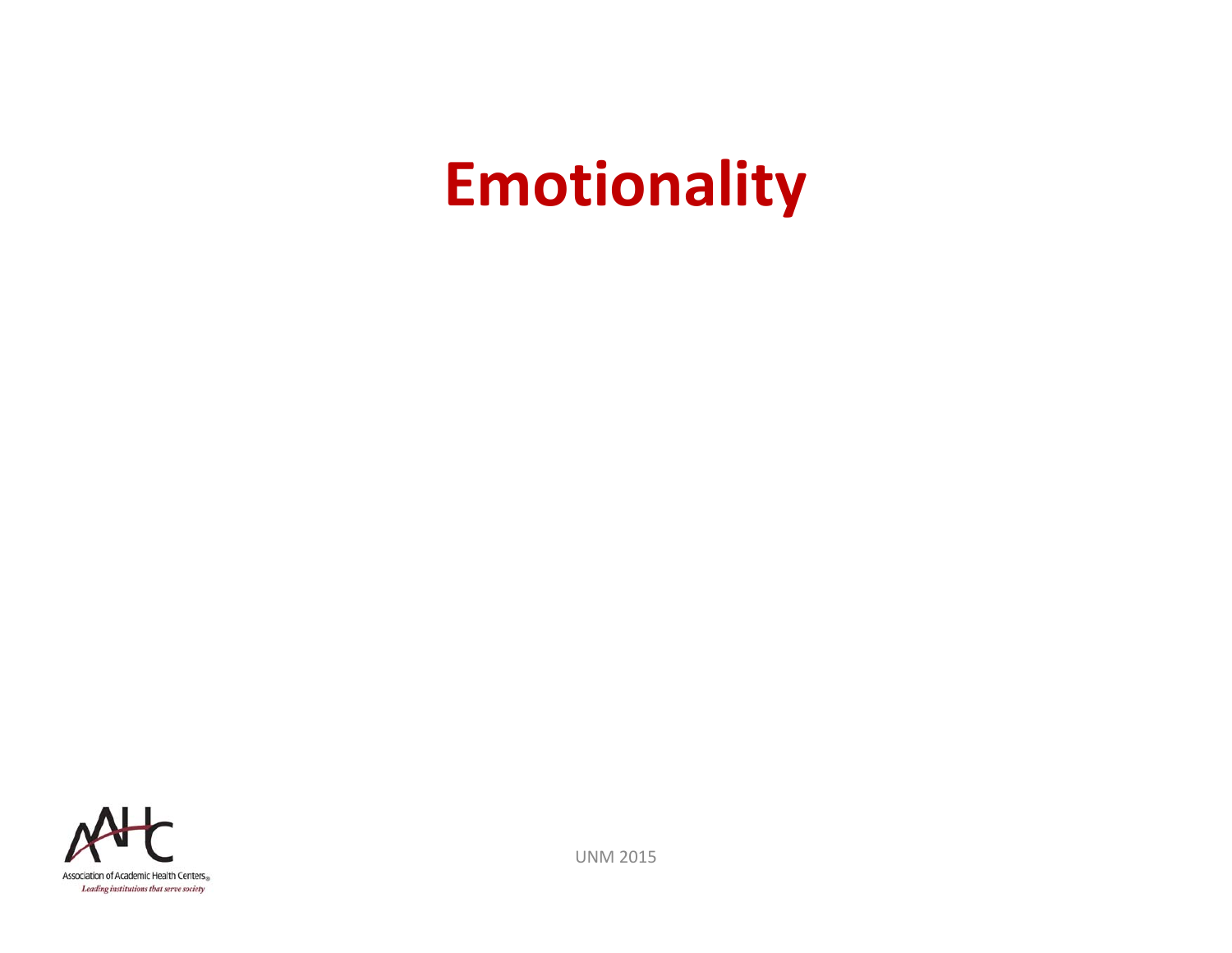#### **Levels of mastery**

# Humans vs Machines

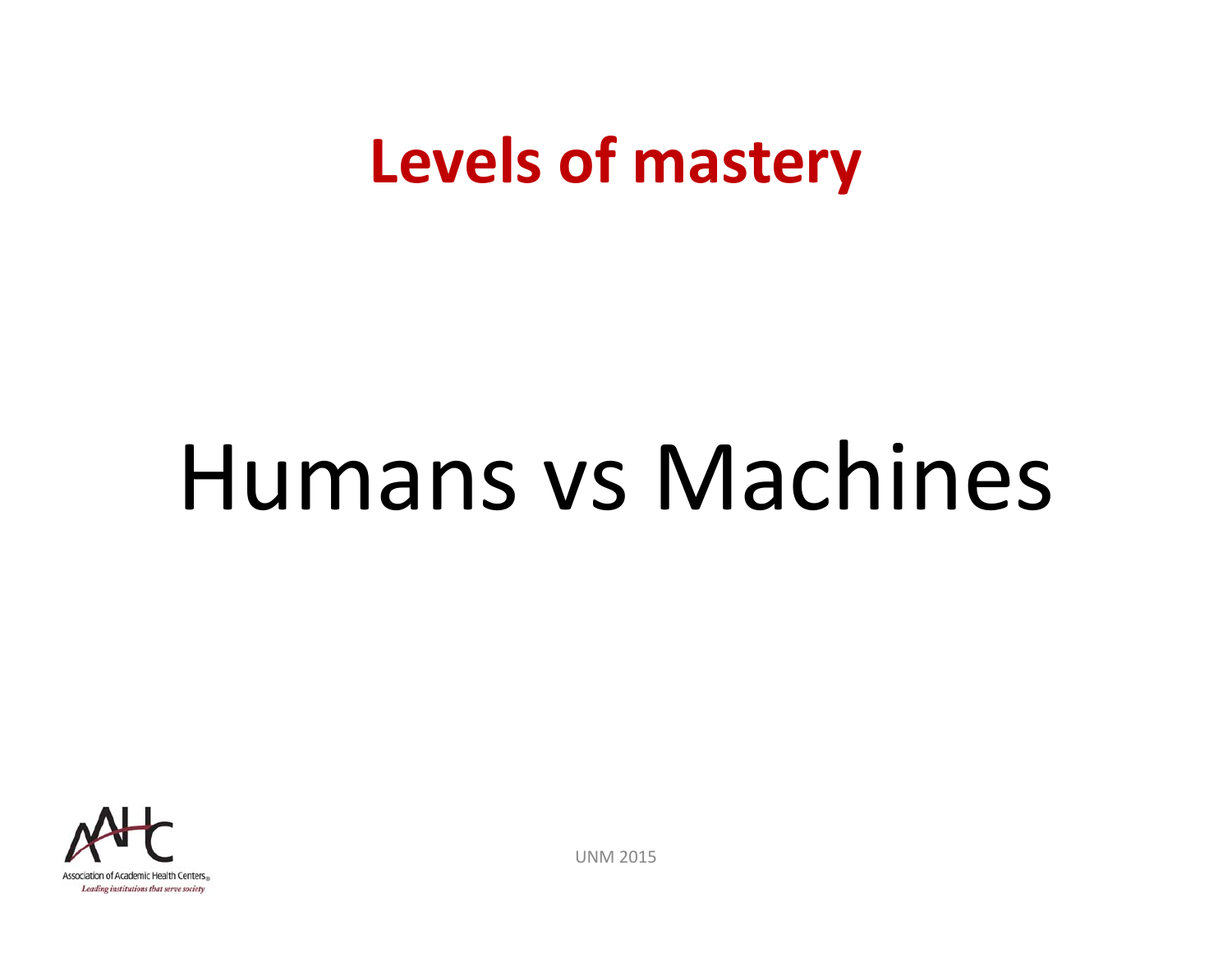# **Comparison: levels of mastery**

- Skill: the ability to perform a concrete act
- • Competence: level at which the skill is performed
- Expertise: the ability to see the big picture, understand all the unique elements involved, and draw appropriate conclusions

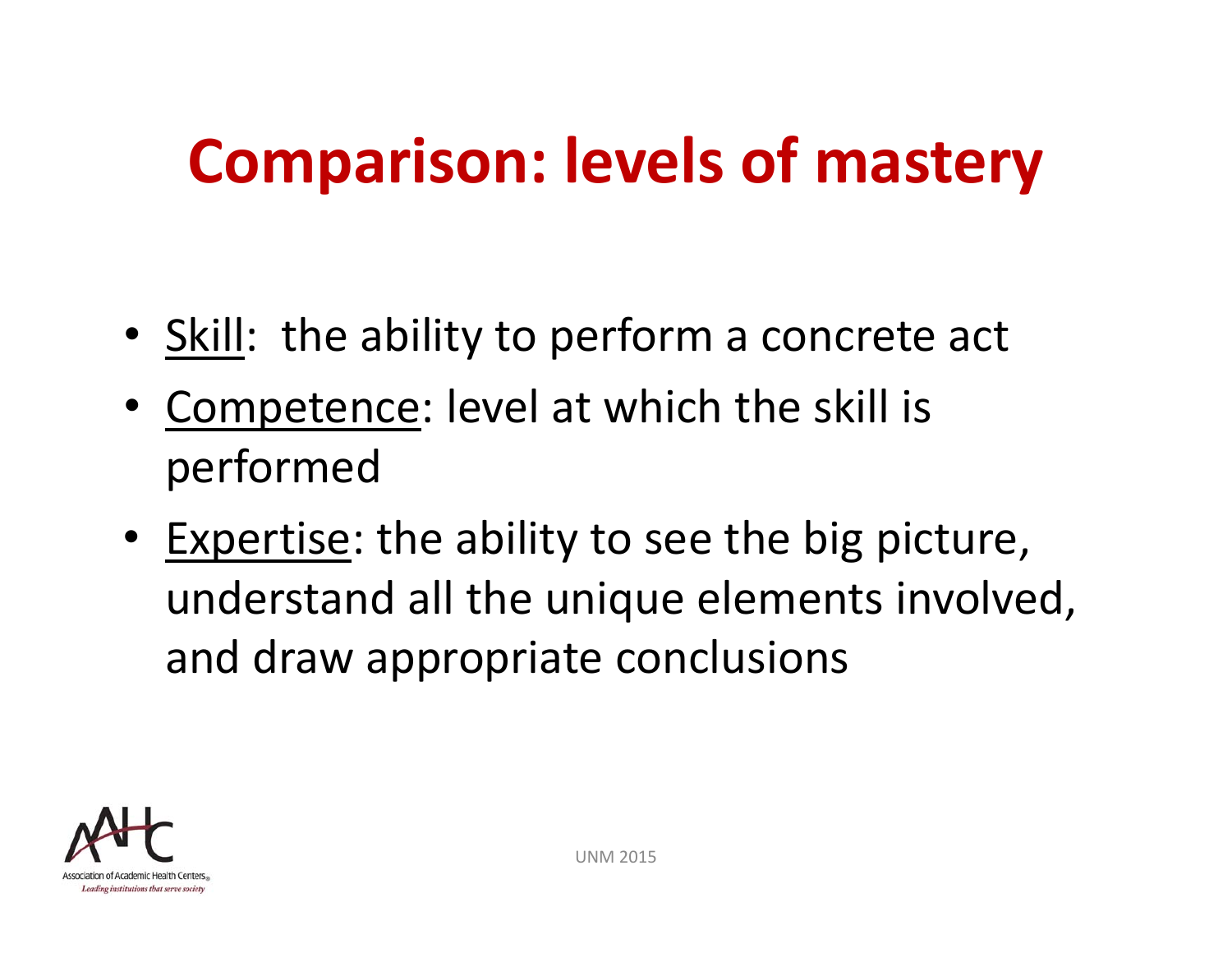#### **Humans vs Machines**

| <b>Attribute</b>              | <b>Humans</b> | <b>Machines</b> |
|-------------------------------|---------------|-----------------|
| <b>Skill</b>                  | $+/-$         | V               |
| Competency                    | $+/-$         | V               |
| Expertise                     | $+/-$         |                 |
| Strong work ethic             | $+/-$         | V               |
| <b>Emotional intelligence</b> |               |                 |

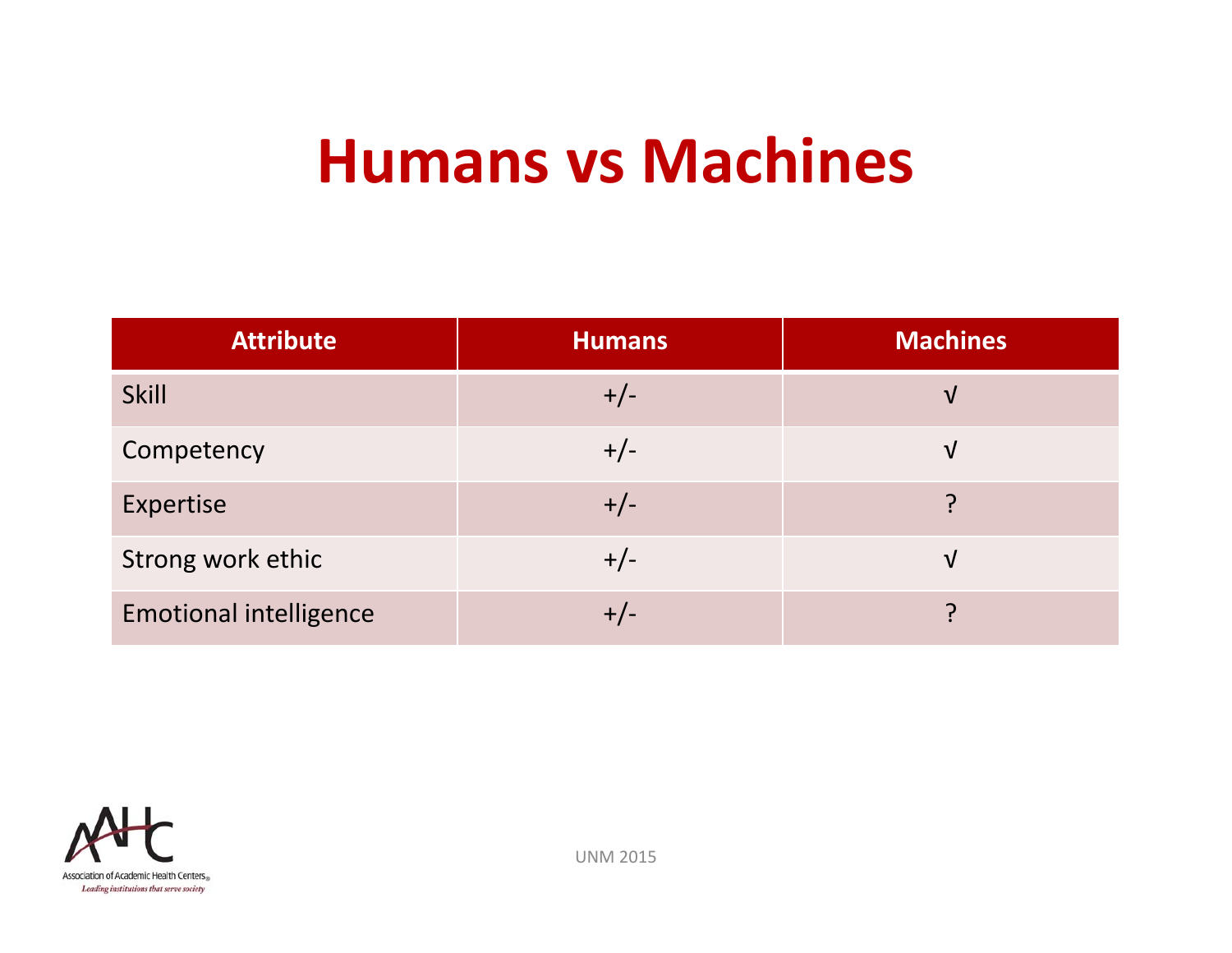#### **But what about managing the interface between humans and machines?**

‐Calls for a new kind of mastery ‐

*Professional intelligence The confluence of professional values and expertise*

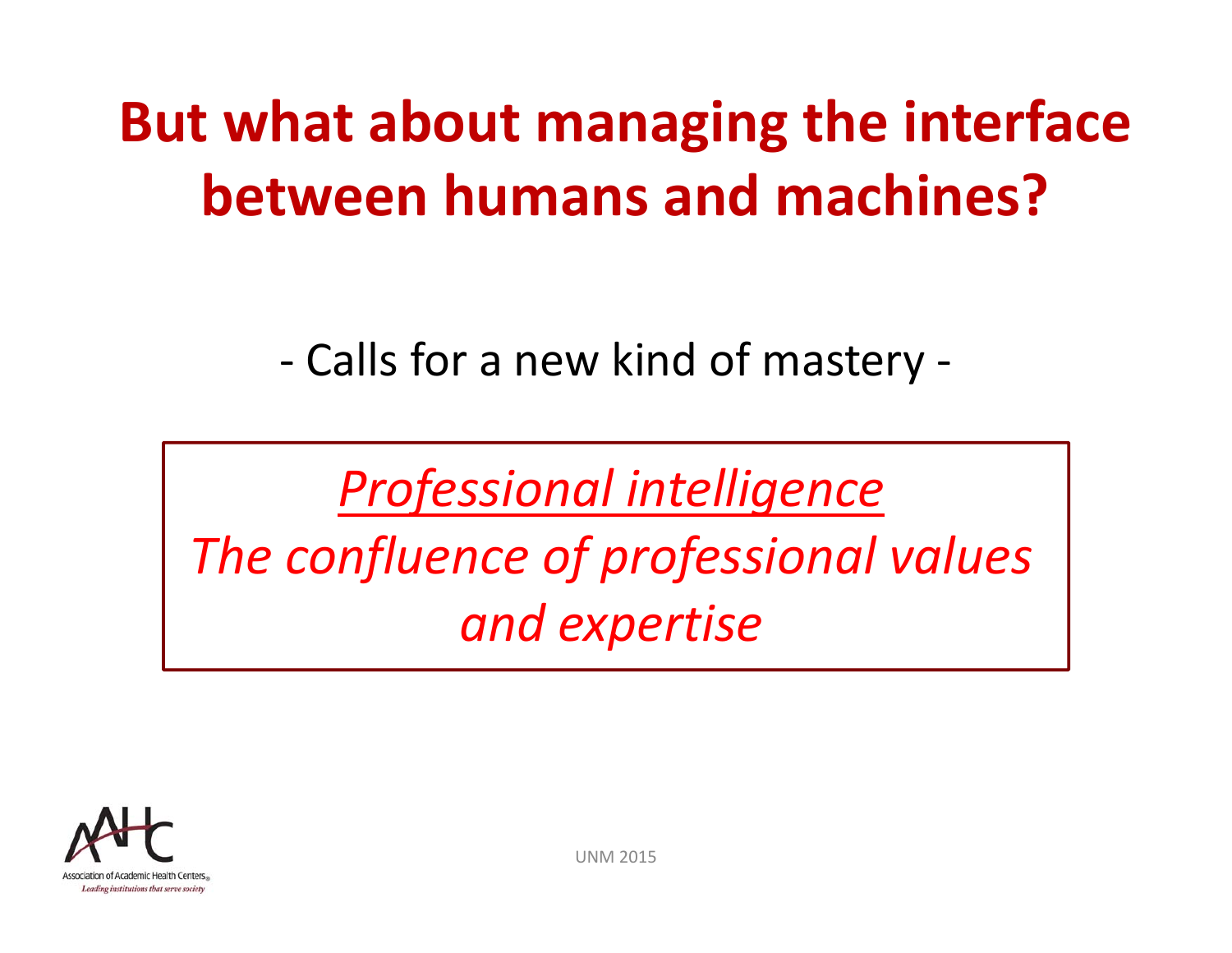#### **Humans vs Machines**

| <b>Attribute</b>                 | <b>Humans</b> | <b>Machines</b> |
|----------------------------------|---------------|-----------------|
| <b>Skill</b>                     | $+/-$         | $\sqrt{ }$      |
| Competency                       | $+/-$         | $\sqrt{ }$      |
| Expertise                        | $+/-$         | ှာ              |
| Strong work ethic                | $+/-$         | $\sqrt{ }$      |
| <b>Emotional intelligence</b>    | $+/-$         | ှာ              |
| <b>Professional intelligence</b> | <b>Maybe</b>  |                 |

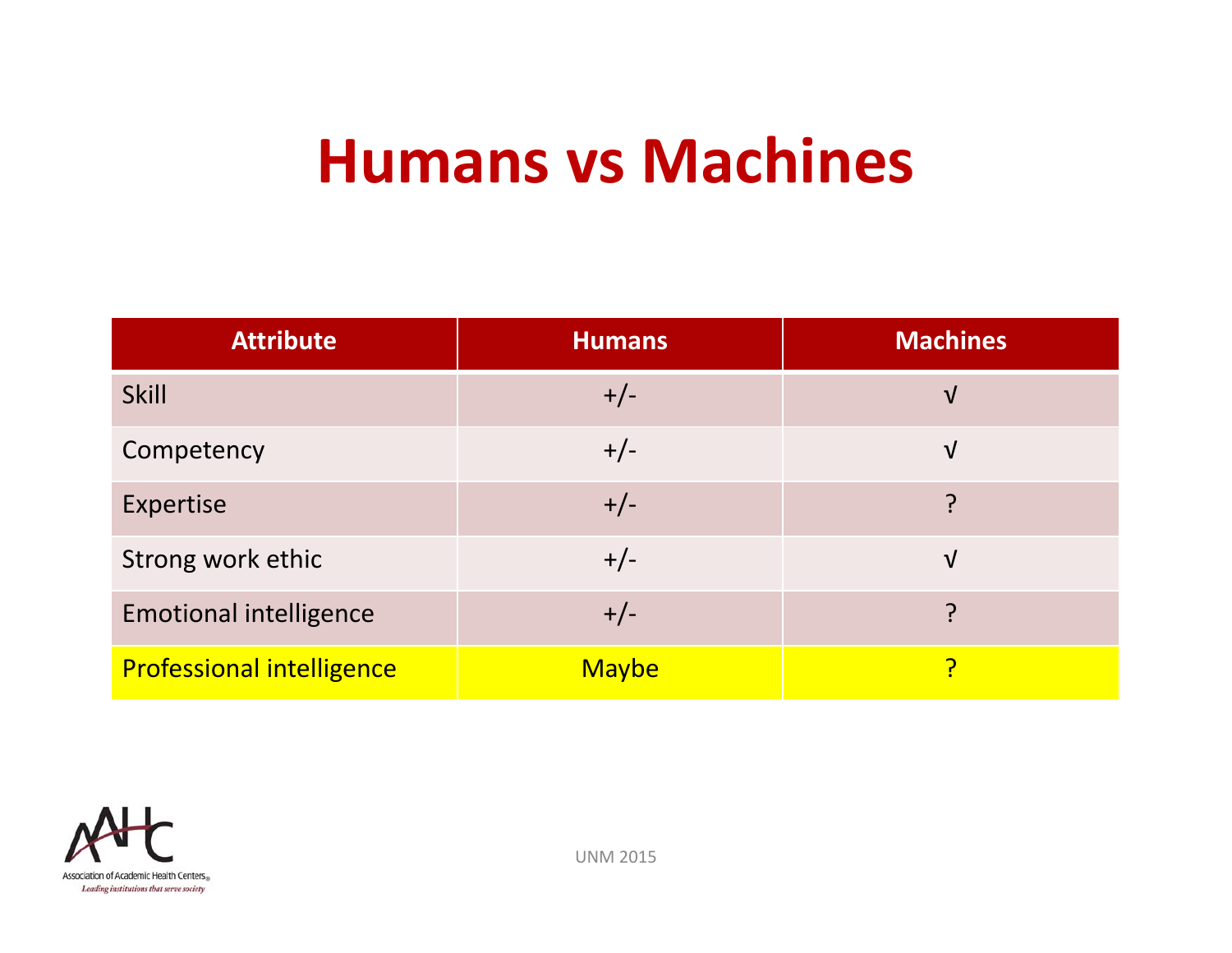## **We need to develop a working definition of "professional intelligence"**

- In healthcare (and other fields), what is the role that humans will play?
- Who ultimately manages the machines?
- What is the reality of the "human touch?"
- How do we need to change our curricula and care practices?
- What kind of future planning is essential now?

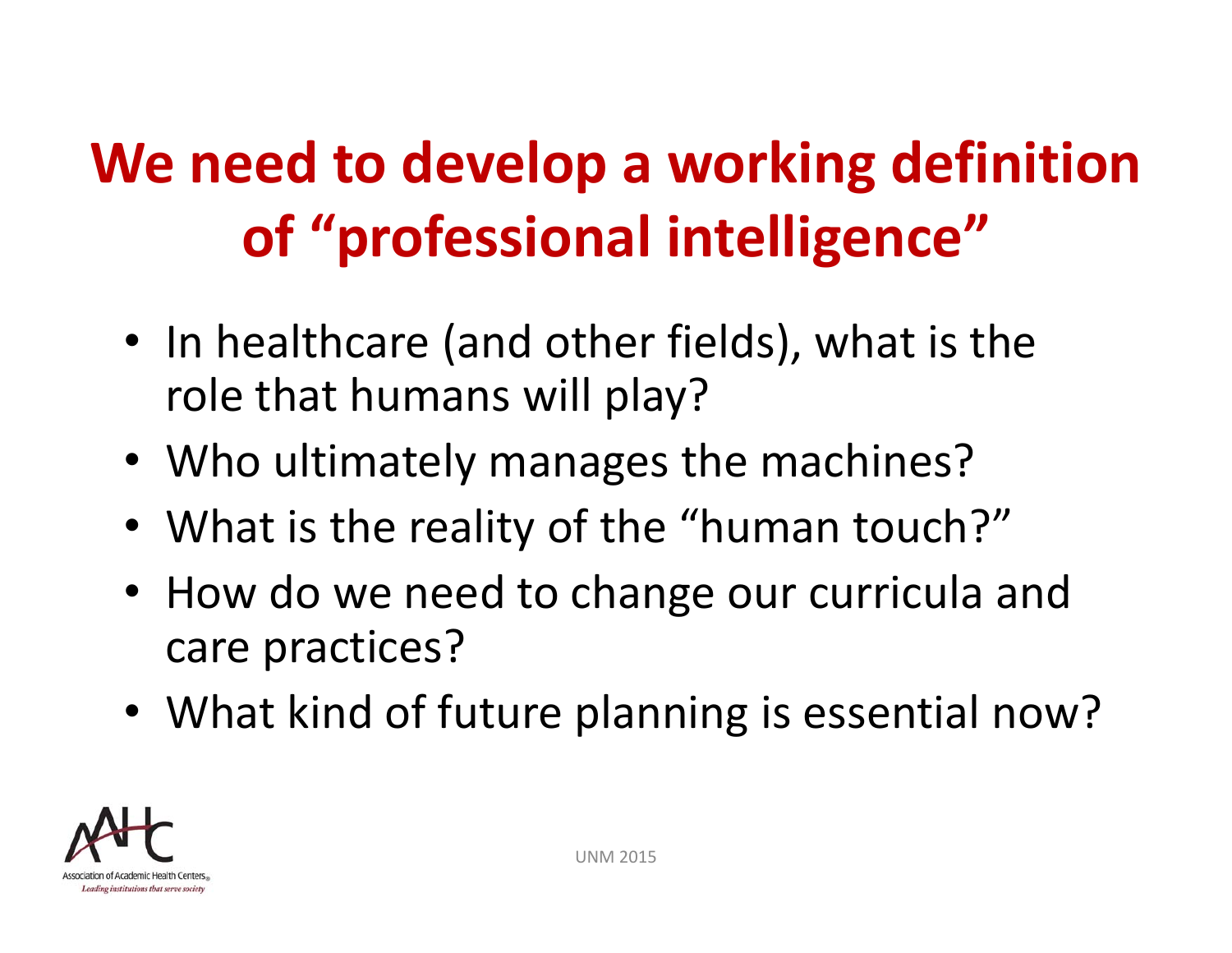## **Aequanimitas**

- Osler regarded it as the premier quality of a good physician
- Means "imperturbability"
	- –Calmness, patience
	- –Very hard to disturb or upset
- Is it not a feature of the machine?
- What is it that remains solely within the human capacity?



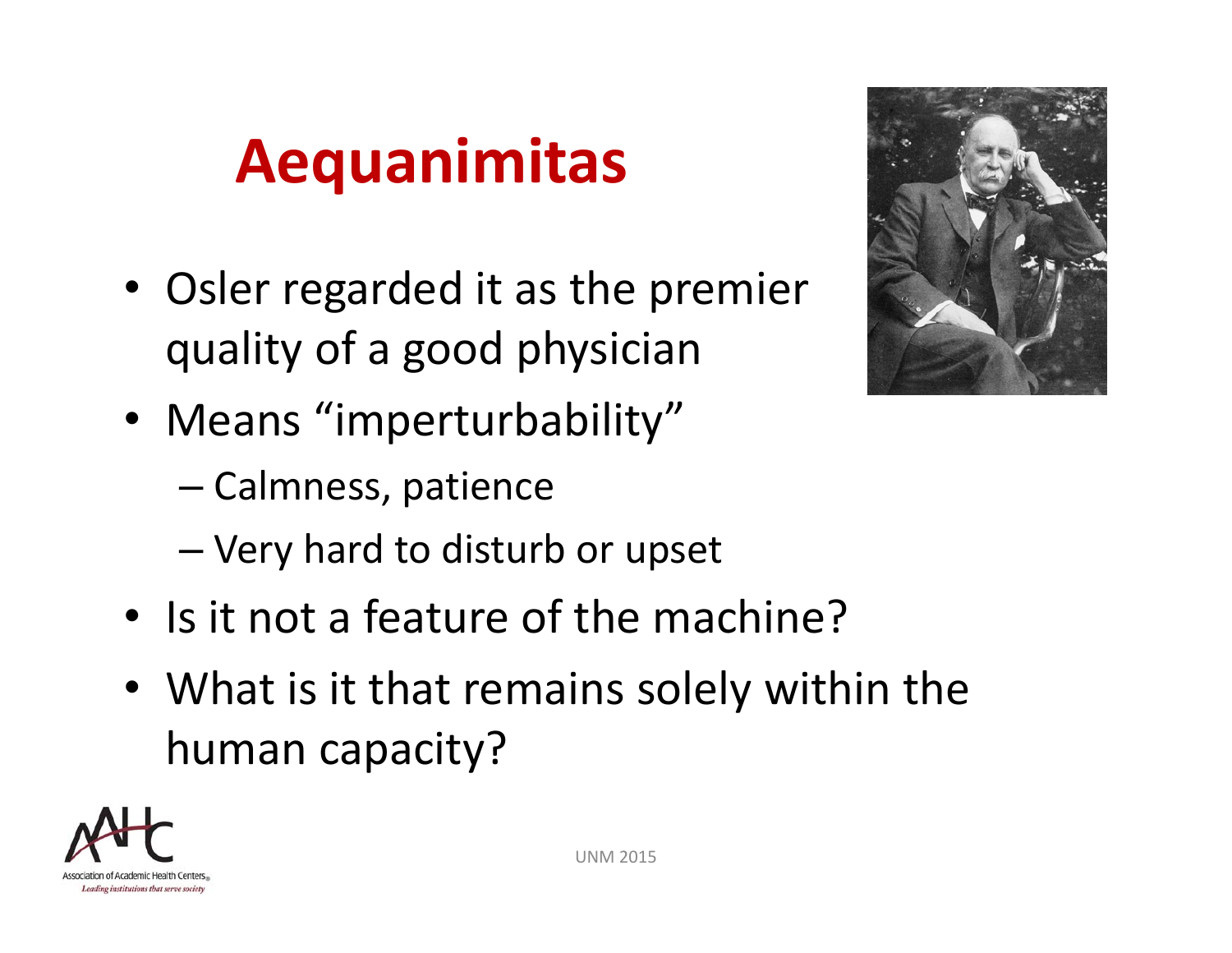## **But do machines love their work?**

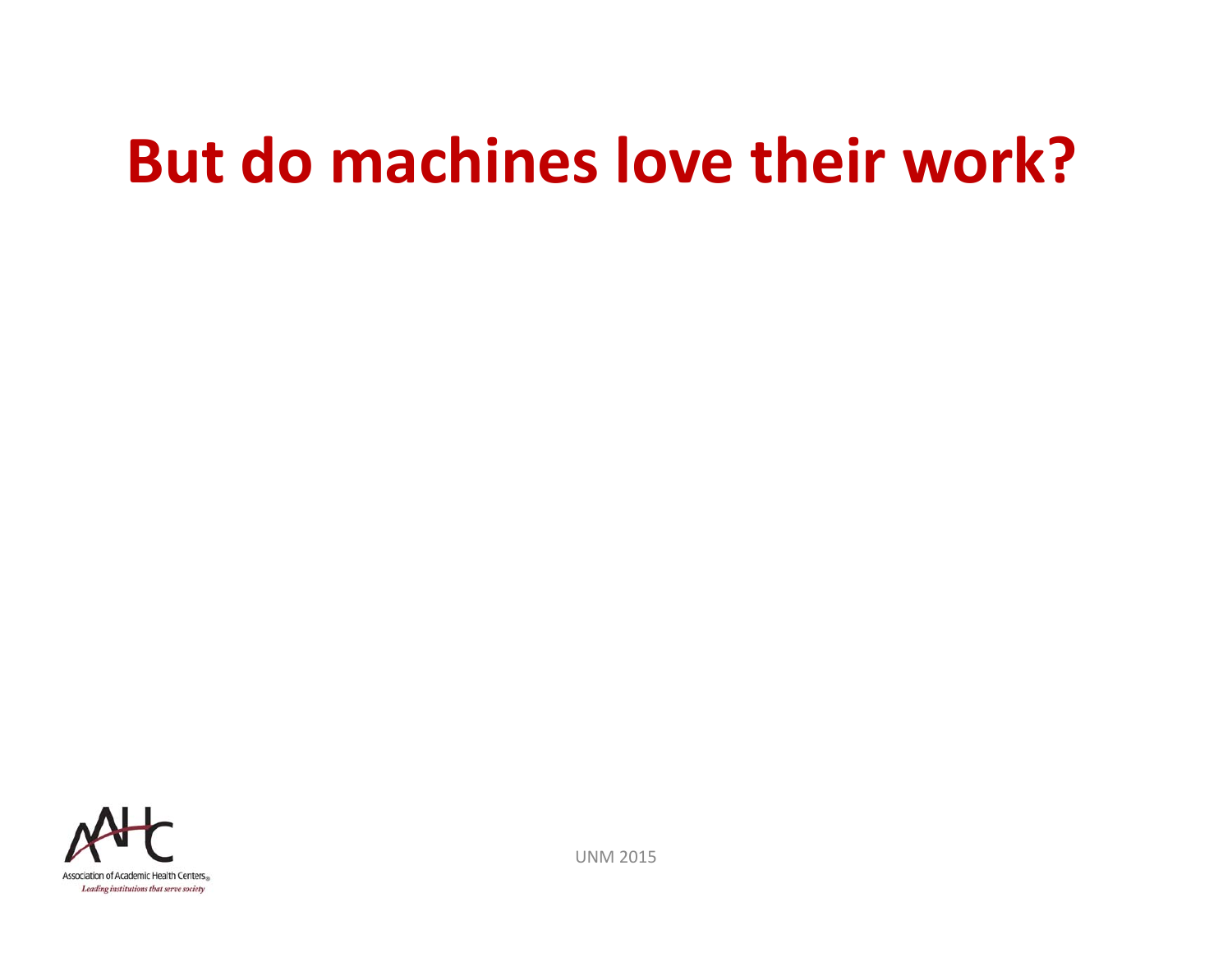# **"Healing, whether physical or emotional, is an experience of life, one that technology can never replace." 1**

#### ‐Will this still be true? –

1. Polacco MA. The \$6 million physician. *The Pharos* 2015; 78(2): 11‐15.

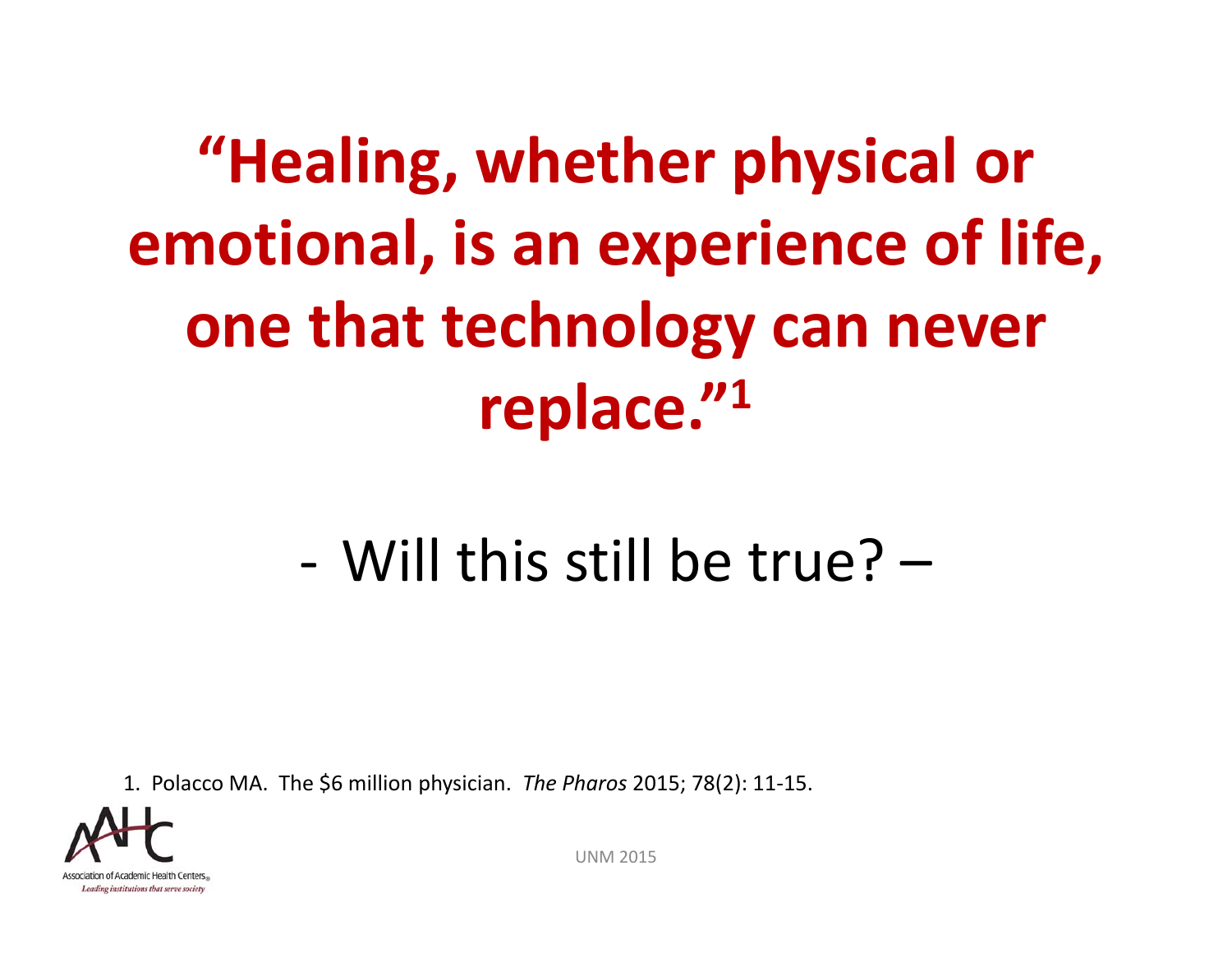#### **Healthcare in the Future**



Association of Academic Health Centers. Leading institutions that serve society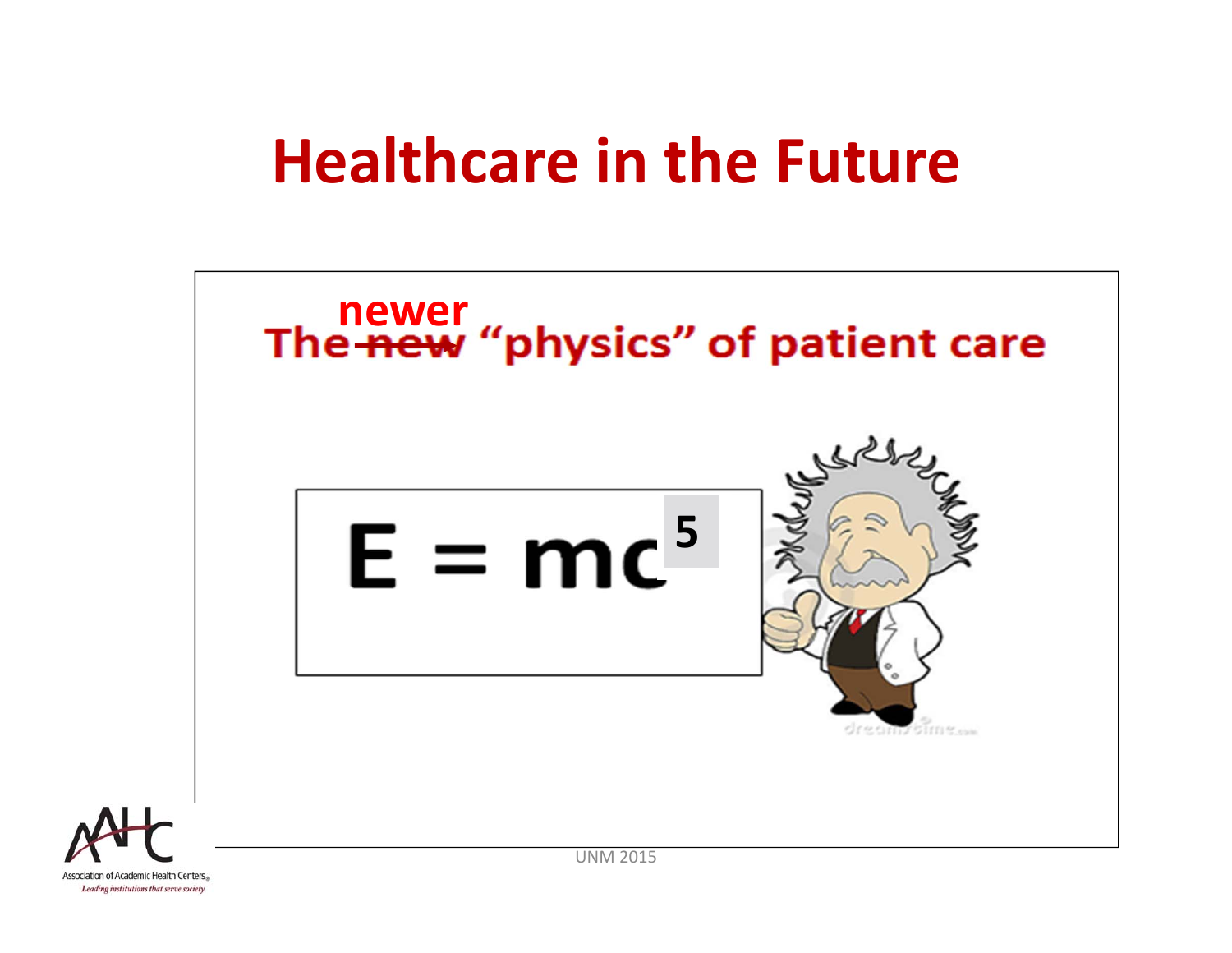# **Compassion (c5)**

*"Not every patient can be saved, but his illness may be eased by the way the doctor responds to him – and in responding to him, the doctor may save himself…In learning to talk to his patients, the doctor may talk himself back into loving his work."*

‐ Intoxicated By My Illness, Anatole Broyard